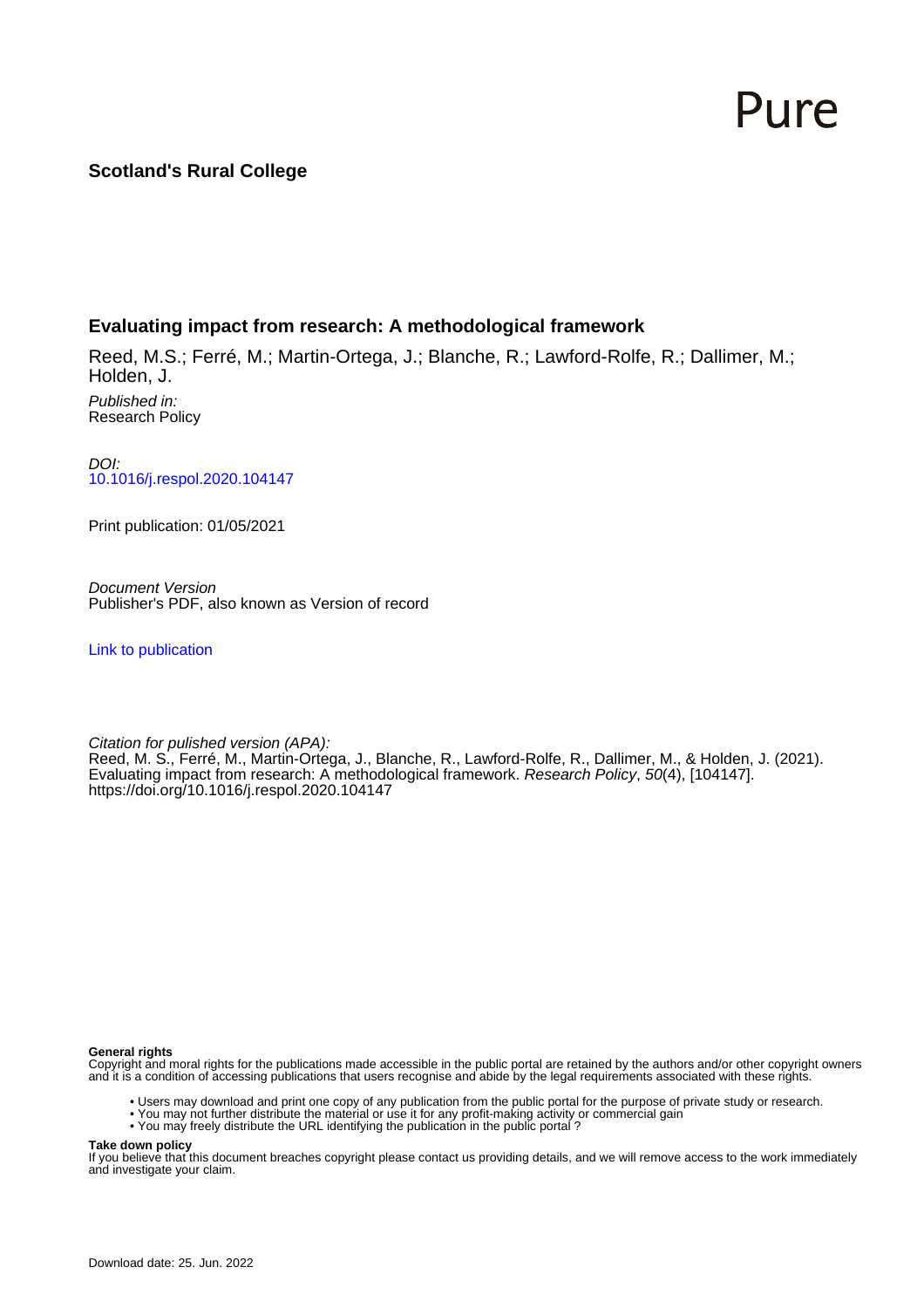

Contents lists available at [ScienceDirect](www.sciencedirect.com/science/journal/00487333)

## Research Policy



## Evaluating impact from research: A methodological framework

M.S. Reed <sup>a,g,\*</sup>, M. Ferré <sup>b,f</sup>, J. Martin-Ortega <sup>b</sup>, R. Blanche <sup>c</sup>, R. Lawford-Rolfe <sup>d</sup>, M. Dallimer <sup>b</sup>, J. Holden<sup>e</sup>

<sup>a</sup> Thriving Natural Capital Challenge Centre, Department of Rural Economies, Environment & Society, Scotland's Rural College (SRUC), Peter Wilson Building, Kings *Buildings, West Mains Road, Edinburgh EH9 3JG* 

<sup>b</sup> *School of Earth & Environment, University of Leeds, Leeds, LS2 9JT, United Kingdom* 

<sup>c</sup> *Division of Media, Communication and Performing Arts, School of Arts, Social Sciences and Management, Queen Margaret University, Queen Margaret University Way,* 

*Musselburgh EH21 6UU, United Kingdom* 

<sup>d</sup> *School of Earth & Environment, University of Leeds, Leeds, LS2 9JT, United Kingdom* 

<sup>e</sup> *School of Geography, University of Leeds, Leeds, LS2 9JT, United Kingdom* 

<sup>f</sup> *Agricultural Research Centre for International Development (CIRAD), 42 Rue Scheffer, 75116 Paris, France* 

<sup>g</sup> *Centre for Rural Economy and Institute for Agri-Food Research and Innovation, School of Natural and Environmental Sciences, Newcastle University, Agriculture* 

*Building, Newcastle upon Tyne NE1 7RU, United Kingdom* 

#### ABSTRACT

*Background:* Interest in impact evaluation has grown rapidly as research funders increasingly demand evidence that their investments lead to public benefits. *Aims:* This paper analyses literature to provide a new definition of research impact and impact evaluation, develops a typology of research impact evaluation designs,

and proposes a methodological framework to guide evaluations of the significance and reach of impact that can be attributed to research.

*Method:* An adapted Grounded Theory Analysis of research impact evaluation frameworks drawn from cross-disciplinary peer-reviewed and grey literature.

*Results:* Recognizing the subjective nature of impacts as they are perceived by different groups in different times, places and cultures, we define research impact evaluation as the process of assessing the significance and reach of both positive and negative effects of research.

Five types of impact evaluation design are identified encompassing a range of evaluation methods and approaches: i) experimental and statistical methods; ii) textual, oral and arts-based methods; iii) systems analysis methods; iv) indicator-based approaches; and v) evidence synthesis approaches.

Our guidance enables impact evaluation design to be tailored to the aims and context of the evaluation, for example choosing a design to establish a body of research as a necessary (e.g. a significant contributing factor amongst many) or sufficient (e.g. sole, direct) cause of impact, and choosing the most appropriate evaluation design for the type of impact being evaluated.

*Conclusion:* Using the proposed definitions, typology and methodological framework, researchers, funders and other stakeholders working across multiple disciplines can select a suitable evaluation design and methods to evidence the impact of research from any discipline.

#### **1. Introduction**

Interest is growing rapidly in the evaluation of non-academic benefits or "impacts" (see [Section 3](#page-3-0) for definition) arising from research, as funders and Governments around the world increasingly seek evidence of the value of their research investments to society [\(Edler et al., 2012](#page-13-0); [Oancea, 2019\)](#page-14-0). The growth of research over the past few decades has outstripped available public funding in many countries, leading to discussions about how to get best value from research, particularly basic research which may not have immediate application [\(Boreman, 2012](#page-12-0)). The Global Financial Crisis of 2007/8, further intensified discussions about how to measure the quality of research and how to evaluate its societal value, to provide public research funding agencies with evidence to justify budgetary requests to governments. The drive to evaluate the societal impact of research is exemplified by the assessment of non-academic impact by the UK's Research Excellence Framework in 2014 and 2021 (REF; the system for assessing the quality of research in UK higher education institutions), and the growing trend to evaluate research impact at national scales around the world [\(Box 1](#page-7-0)).

In this paper, we refer to evaluation as the process of collecting and interpreting data to assess the significance, reach and attribution of impacts from research. We refer to evidence as the communication or "demonstration" of impact based on robust evaluation. However, defining the benefits of research is a highly subjective process, and a benefit for one group in one place, time and culture, may be perceived as damaging the interests of others (e.g. other groups, future generations or

<https://doi.org/10.1016/j.respol.2020.104147>

Available online 8 January 2021

0048-7333/© 2020 The Authors. Published by Elsevier B.V. This is an open access article under the CC BY license [\(http://creativecommons.org/licenses/by/4.0/\)](http://creativecommons.org/licenses/by/4.0/).



<sup>\*</sup> Corresponding author. *E-mail address:* [mark.reed@sruc.ac.uk](mailto:mark.reed@sruc.ac.uk) (M.S. Reed).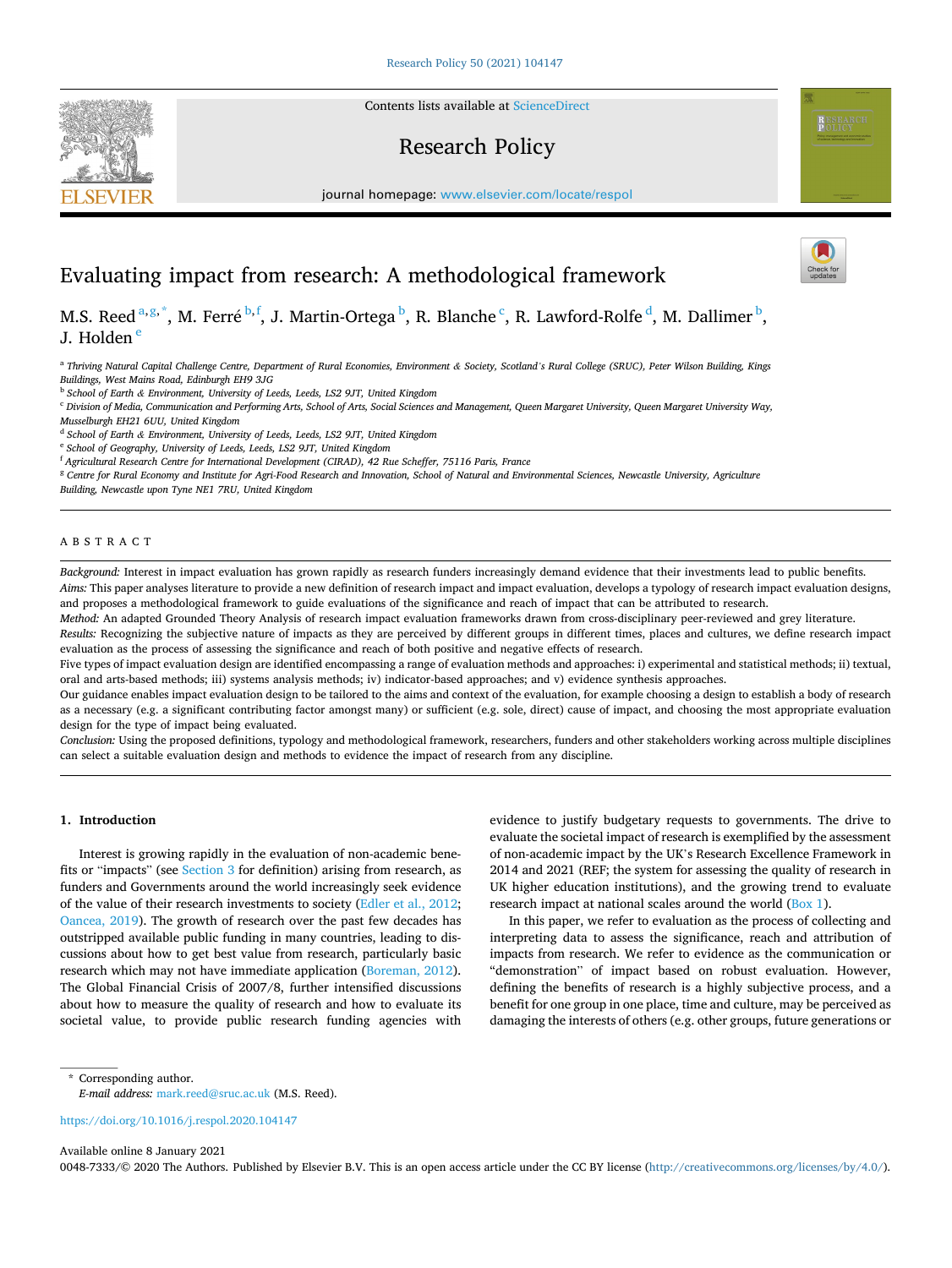<span id="page-2-0"></span>the environment). The diversity of benefits and perceptions of benefits arising from research presents a major methodological challenge for evaluating and evidencing impact claims (as an illustration, 3709 unique impact pathways were identified from the 6679 case studies submitted to REF2014; [Grant, 2015](#page-13-0)). In the face of such diversity, there can be no single process or checklist for evaluating and evidencing impact. Rather, methods need to be adapted to the unique impacts, pathways and contexts associated with research on a case-by-case basis.

There is no shortage of methods for evaluating research impact ([Alla](#page-12-0)  [et al., 2017;](#page-12-0) [Reed, 2018\)](#page-14-0). The challenge therefore lies in choosing the most appropriate methods in an evaluation design that is suited to a given impact and context. Guidance from the realms of evidence-based policy/practice and research-informed international development typically follows a hierarchy of methods, based implicitly on their assumed accuracy and minimization of bias (e.g. [Gertler et al., 2011;](#page-13-0) HM [Trea](#page-13-0)[sury, 2011;](#page-13-0) [USAID, 2011\)](#page-14-0). Randomised controlled trials sit at the top of this notional hierarchy, followed by quasi-experiments, mixed methods and qualitative methods. Implicit in this hierarchy is the idea that quantitative measures are superior to qualitative approaches. This hierarchy may be valid in the evaluation of some types of impact in certain contexts, for example where it is possible to isolate and evidence the sole cause (e.g. an intervention based on research) of any given effect (the impact).

However, it is increasingly clear that the relationship between research and societal impact is far more indirect, non-linear, and complex than many evaluation frameworks allow ([Bornmann, 2012;](#page-12-0) [UNEG,](#page-14-0)  [2013\)](#page-14-0). Indeed, it is rare for an impact in any domain to be solely attributable to a single research project or output. More commonly, impacts arise from a body of knowledge that may include hundreds or even thousands of strands of research, some of which may stretch back several decades [\(Morris et al., 2011](#page-13-0)). Moreover, effects from research are often mediated by many other enabling factors (e.g. new incentives, economic volatility or changing attitudes) without which the impacts would not have been possible. Furthermore, pathways to impact (the knowledge exchange or engagement activities that facilitate impacts; [UKRI, 2018\)](#page-14-0), are often littered with unintended positive or negative consequences [Alvarez et al., 2010](#page-12-0)), time lags ([Morris et al., 2011;](#page-13-0) [San](#page-14-0)[jari et al., 2014](#page-14-0)), lack of researcher control over the implementation of recommendations [\(Rau et al., 2018\)](#page-14-0), ethical challenges ([Sanjari et al.,](#page-14-0)  [2014\)](#page-14-0), spillover effects and knowledge creep ([Penfield et al., 2014](#page-14-0)) and that makes evaluation difficult. Even when these factors are taken into account, few evaluations of research impact draw on the latest literature or are aware of the full range of evaluation options available [\(Stem et al.,](#page-14-0)  [2005\)](#page-14-0).

As a result, many evaluations of research impact are not able to capture the multifaceted, complex and long-term benefits arising from research, and so can lack credibility and potentially offer few lessons to enhance future practice in research or impact domains (Cartwright and Hardie, 2021; [Woolcock, 2013\)](#page-14-0). In response to these challenges, there have been calls for research impact evaluation to draw on mixed methods approaches ([Gaunand et al., 2015](#page-13-0)), triangulating evidence from multiple sources to demonstrate rigour ([Reed, 2018\)](#page-14-0).

Evaluating and evidencing impact is harder for some research disciplines than others. The impact agenda aligns well with the norms and practices of some (especially more applied) disciplines and the intrinsic motivations of certain researchers, legitimising their investment of time and energy in the pursuit of impact [\(Watermeyer, 2019](#page-14-0)). However, there is evidence that other researchers (especially from arts, humanities and pure science disciplines), whose work may have no obvious or concrete application or immediate/obvious public interest, are concerned by expectations that their work should generate impact, and feel that their academic freedom is under threat from the increasing evaluation (and especially metricisation) of impact ([Chubb et al., 2017](#page-13-0); [Bulaitis, 2017](#page-13-0); [Chubb and Reed, 2018\)](#page-13-0). With this in mind, it is important to emphasise that rather than legitimizing a narrowing and instrumentalization of impact through evaluation, we seek to provide a holistic and adaptive

framework within which to think critically about a diverse range of impacts from research from any discipline.

In this paper we attempt to tackle some of the key challenges of evaluating and evidencing impacts arising from research. We do so by proposing a comprehensive research impact evaluation typology and methodological framework, based on an analysis of evaluation frameworks from multiple disciplines. Methodological frameworks currently available are not well adapted for application beyond the disciplines within which they were originally developed. By comparing impact evaluation frameworks from different research fields, we hope to enable researchers, funders and other stakeholders, to easily select (and where relevant integrate) the most appropriate methods for evaluating and evidencing the impact of research. Our analysis makes a theoretical contribution by providing new and universally applicable definitions of research impact and impact evaluation in a field that is dominated by discipline-specific and technocratic definitions. We make a methodological contribution by proposing the first typology of research impact evaluation designs, which we use as the basis for a wider methodological framework to guide rigorous impact evaluations in any discipline.

#### **2. Definitions: What is research impact evaluation?**

#### *2.1. What is research impact?*

A number of definitions of research impact have been developed, primarily in technical documents guiding research assessments (e.g. [Australian Research Council, 2017](#page-12-0); [Research England, 2019](#page-14-0)) or within narrow disciplinary contexts (e.g. [Halse and Mowbray, 2011](#page-13-0); [Neider](#page-14-0)[man et al., 2015;](#page-14-0) [Alla et al., 2017\)](#page-12-0). [Alla et al. \(2017\)](#page-12-0) reviewed 108 research impact definitions, noting the tendency to discuss rather than define impact, and called for greater conceptual clarity on impact (their definition was tailored specifically for use in health policy contexts). There are problems with many of the existing definitions of research impact. For example, they tend to restrict their focus to certain types of beneficiary leading to the exclusion of others (e.g. [Research England](#page-14-0)'s [\(2019\)](#page-14-0) anthropocentric focus on "economy, society and/or culture" to the apparent exclusion of environmental impacts, non-human beneficiaries and future generations). They also typically combine definitions of impact with typologies, listing examples of types of impact as (part of) their definition (e.g. [Nutley et al. \(2007\)](#page-14-0) and [Morton \(2015\)](#page-13-0) define impact as changes in: "awareness, knowledge and understanding; ideas, attitudes and perceptions; and policy and practice as a result of research"). Temporal dimensions of impact are rarely considered; as [Brewer \(2011, p.256\)](#page-13-0) noted, impact "varies over time and can change, positively or negatively, at the one-point snapshot whenever it is measured". It is also worth considering how the significance of past events can be revised as contexts change and the importance of an event becomes clearer, and hence evaluations of impact may always have to be considered provisional e.g. insights from the philosophy of history suggest that views of the significance of past events change repeatedly based future events, and hence historical significances can never be fixed once and for all [\(Danto, 1962](#page-13-0)).

The most widely used definitions rarely explicitly recognise the subjectivity associated with determining who benefits from research and how, and the extent to which research can be shown to have made a necessary or sufficient contribution towards the benefit. Impact is in the eye of the beholder; a benefit perceived by one group at one time and place may be perceived as harmful or damaging by another group at the same or another time or place. These value judgements and assumptions are implicit in most definitions of research impact, which are rarely unpacked (the word "impact" could refer to positive or negative effects of research, but the implicit focus is on benefits ([Australian Research](#page-12-0)  [Council, 2017](#page-12-0); [Research England, 2019;](#page-14-0) [Samuel and Derrick, 2015](#page-14-0)). A researcher aspiring to achieve one impact may discover unexpected alternative benefits or unintended negative consequences. As such, there is a normative assumption underpinning the "impact agenda" that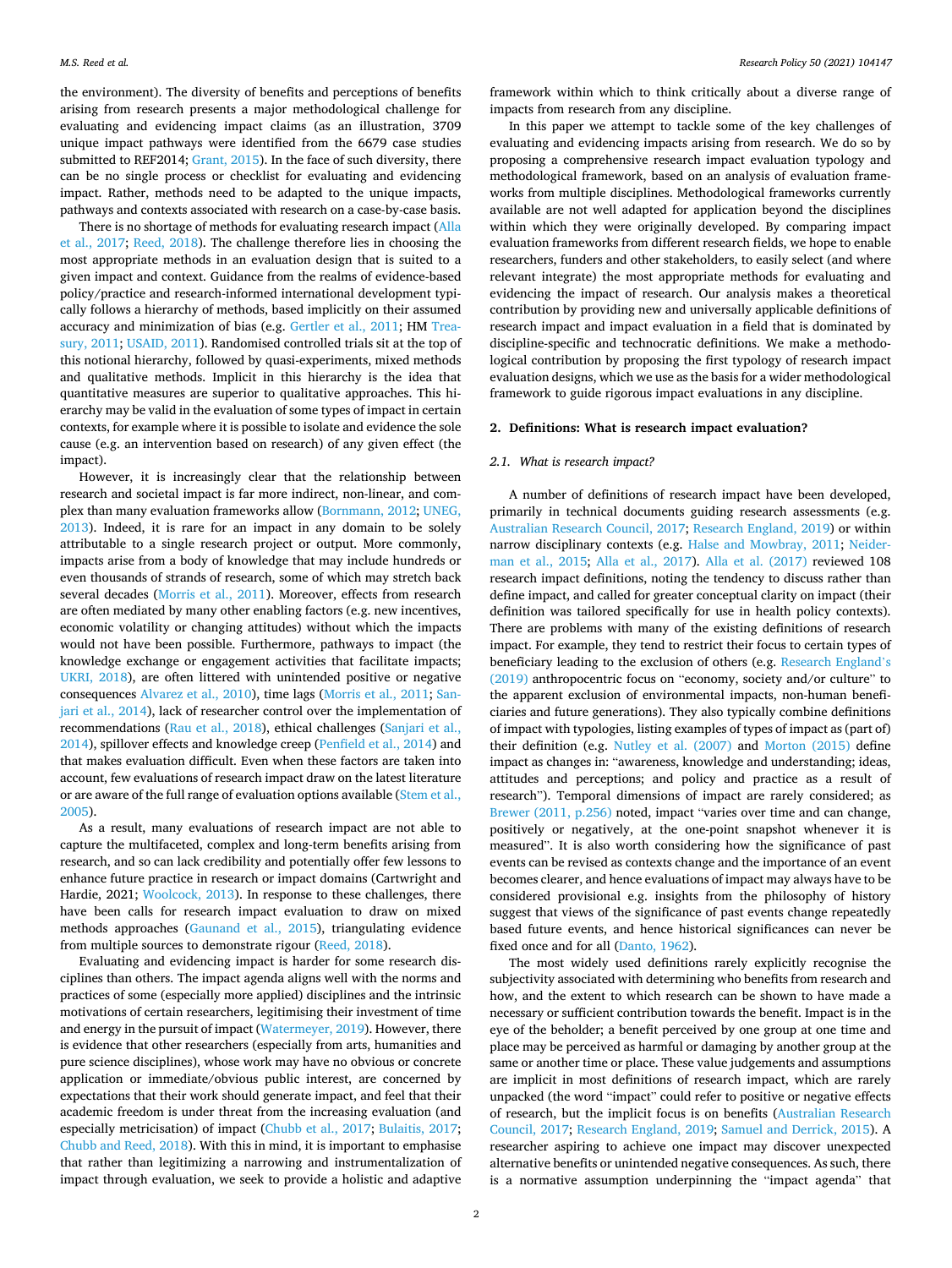<span id="page-3-0"></span>research should seek positive and not negative impacts. This focus on seeking positive outcomes matches perceptions of impact evaluators who were interviewed by [Samuel and Derrick \(2015\)](#page-14-0) as part of the REF2014 process, which showed most viewed impact as an "outcome" that they would define as a "change" or "difference" that was conceptualised by some as the "final" outcome and by others as a series of secondary or intermediary outcomes that may ultimately lead to the final outcome. As such, our definition recognises and makes explicit this normative dimension of impact as benefit.

Finally, definitions of research impact rarely consider the nature or level of attribution between research and impact, which can vary considerably. The causal relationship between research and impact can be: i) necessary, implying that a body of research was necessary to generate the impact but could not alone have caused the impact (i.e. the research was a significant contributing factor amongst other causes but was not sufficient alone to generate the impact); or ii) sufficient, implying that a body of research alone was sufficient to generate the impact. A "body of research" could range from a body of evidence within a single project or programme to a body of work by a single researcher or group or a wider body of research by multiple authors and teams on a given topic. We distinguish between necessary and sufficient causation on the basis of literature from philosophy (e.g. [Mackie, 1974\)](#page-13-0), law (e.g. [Greene and Darley, 1998;](#page-13-0) [Braham and Van Hees, 2009](#page-13-0)), and mathematics (e.g. [Pearl, 1999; Tian and Pearl, 2000\)](#page-14-0), which has been applied in contexts as broad as epidemiology (e.g. [Parascandola and Weed,](#page-14-0)  [2001\)](#page-14-0), genetics ([Moss, 1981\)](#page-13-0) and international development ([Mayne,](#page-13-0)  [2012\)](#page-13-0).

As such, the task of any impact evaluation is to establish whether or not there is a causal relationship between research and impact, providing evidence that the research was necessary (at least) or sufficient (at best). Necessary and sufficient cause can be established in a number of ways. Counterfactual causation is demonstrated by showing that it is plausible that the research led to the impact and that the impact would not have been possible without the research. Additive causation is demonstrated by showing a dynamic relationship between research and impact variables, such that one varies with the other. Generative causation is demonstrated by showing the mechanism or process that causes the research to generate impact. Each of these types of cause and effect relationship may be demonstrated probabilistically, for example using experimental design and statistics, or through triangulation, where multiple sources of evidence are compared to infer a likely relationship (Pawson, 2013). The extent to which sufficient or necessary causation is required in any evaluation will depend on the context, with high risk or controversial claims typically requiring a higher burden of proof, for example where impact claims (such as the efficacy of a medical treatment) could lead to harm if later disproven. In these contexts, evaluations require significant research investment (for example, commissioning randomised controlled trials).

Building on these considerations, we define research impact as demonstrable and/or perceptible benefits to individuals, groups, organisations and society (including human and non-human entities in the present and future) that are causally linked (necessarily or sufficiently) to research.

#### *2.2. What is research impact evaluation?*

Although by definition (see previous section) the impact agenda focuses on benefits, it is clear that there may be a variety of perspectives that may challenge whether or not research led to unquestionably beneficial outcomes. It is therefore essential that the process of impact evaluation looks even-handedly at these different perspectives to provide researchers with formative feedback that can enable them to learn from mistakes, identify and hopefully reduce negative outcomes during the pathway to impact and build capacity for more responsible research and innovation ([Scriven, 1991; Patton, 1996](#page-14-0); Joly et al., 2017). If this is not possible, then an impact evaluation needs to represent the diversity

of perspectives on the outcomes of the research, whether positive or negative, based on the same ethics that govern the research process itself.

We therefore define research impact *evaluation* as the process of assessing the significance and reach (defined later in this section) of both positive and negative effects of research. Impact may be evaluated over different time horizons, at different social scales (from individuals to society), spatial scales (from local to international) and across multiple domains (including social, economic, environmental, health and wellbeing, and cultural). In addition to these ultimate impact domains, there are a range of intermediary domains where impacts can occur, including understanding/awareness, attitudinal change, behaviour change and decision-making, policy and capacity building (based on Reed'[s \(2018\)](#page-14-0)  impact typology).

Our approach focuses on evaluating impact: i) on individuals and organisations (including funders) who may be engaging directly with research, who are the object of research, or are being targeted in other ways as beneficiaries of a research project; and ii) those indirectly affected by research. We are interested in how these individuals or organisations learn, think, behave and benefit (or are compromised or harmed) as a result of their engagement with research. As such, evaluation of impact must go beyond the measurement of outcomes to more nuanced assessments of tacit and implicit effects of research that may need to be accessed indirectly and evaluated in qualitative terms. Based on the definition of impact above, it is clear that impact evaluation is not only concerned with identifying ultimate, end-of-pipe impacts (e.g. economic or health and wellbeing benefits), but also the range of intermediate impacts that occur on the pathway to impact (e.g. understanding/awareness, behaviour change and policy).

Significance and reach are the two most commonly used criteria to assess impact from research (as used, for example, in the UK's Research Excellence Framework). The significance of an impact can be defined as the magnitude, or intensity of the effect of research on individuals, groups or organisations (after [Alvarez et al. \(2010\)](#page-12-0) and [Research En](#page-14-0)[gland \(2019\)](#page-14-0)). The reach of an impact can be defined as the number, extent or diversity of individuals, groups or organisations that benefit from research (after [Douthwaite et al. \(2003\)](#page-13-0) and [Research England](#page-14-0)  [\(2019\)\)](#page-14-0). Reach can be understood in two ways. First, scaling-out refers to an impact spreading socially (from one individual, community, organisation or interest group to another) and/or spatially (e.g. from the farm to the catchment level, or from one state or country to another). Second, scaling-up and scaling-down refer to an impact reaching a higher or lower institutional or governance level, for example, from influencing individual behaviour change and changing policy mechanisms (e.g. regulation) to influencing the policy frameworks within which those mechanisms sit. Alternatively, scaling-up could range from changing individual perceptions, to social learning (where ideas spread through social networks to become situated in Communities of Practice or social units; c.f. [Reed et al., 2010](#page-14-0)). To take another example, scaling-up could range from informal changes in individual professional practice to changes in codes of conduct, professional guidance or organisational practice. These processes can operate in reverse, where impacts scale-down from higher to lower institutional or governance levels, for example evidence-based policies, operationalised through regulation, may lead to individual behaviour change. These two dimensions of reach are linked in the sense that scaling-up an impact to higher institutional levels increases the probability of more widespread adoption of ideas, practices and other changes that reach new beneficiaries at wider social or spatial scales.

#### **3. Methods**

We analysed existing theoretical and methodological frameworks for impact evaluation from a range of fields, using an adapted Grounded Theory Analysis [\(Strauss and Corbin, 1997\)](#page-14-0) to develop robust definitions of research impact and impact evaluation and a novel methodological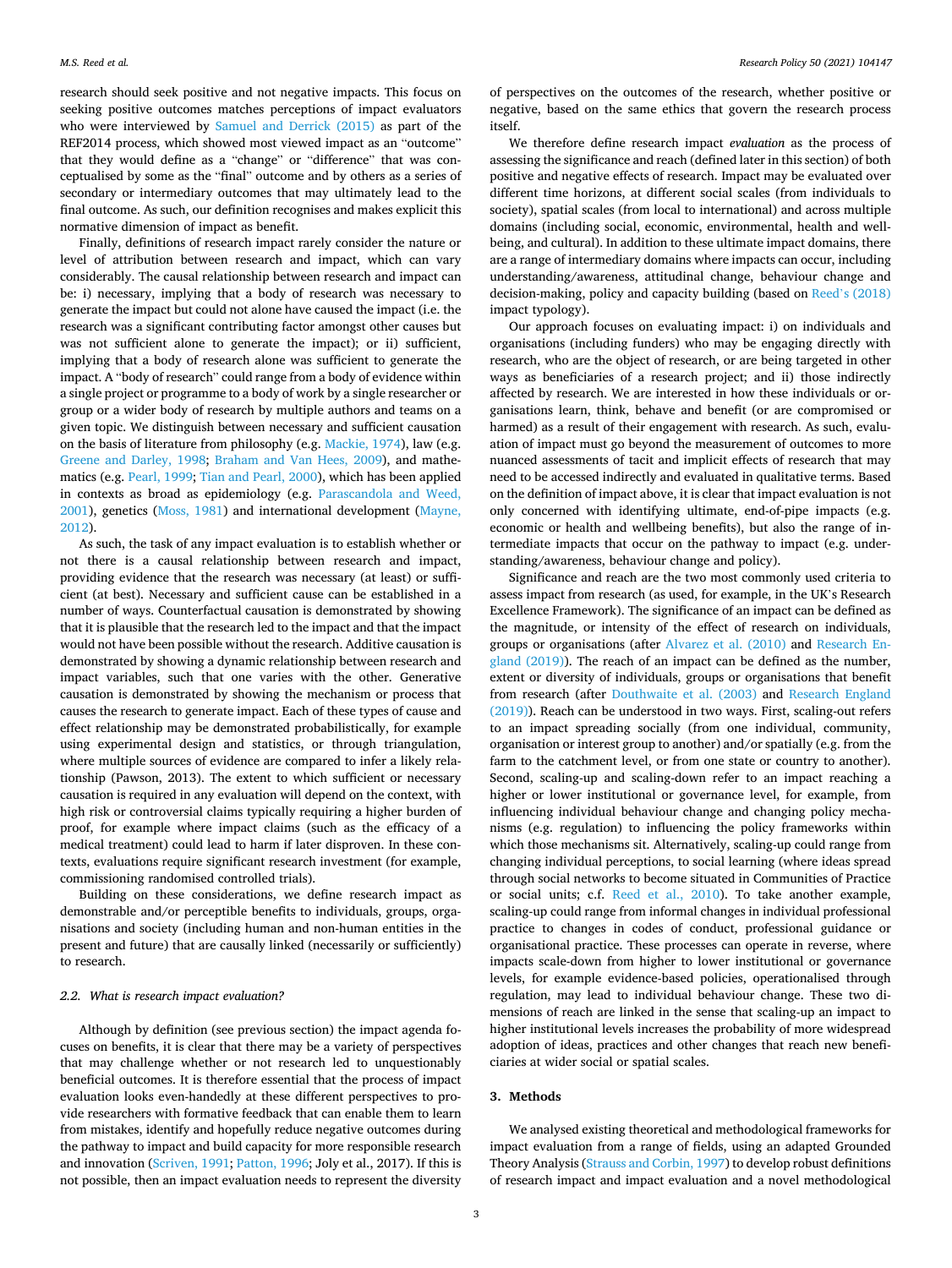<span id="page-4-0"></span>framework, including a new typology of research impact evaluation designs. To do this, we started by using a narrative review of cross-disciplinary peer-reviewed literature to identify a wide range of evaluation frameworks and methods that could be used to evaluate impact from research. We also considered grey literature from the non-academic realm. Grey literature included documentation capturing the way in which governmental departments and agencies, non-governmental organizations and other organisations evaluate their own impact, and impacts more broadly within their sector, including the evaluation of actual or likely benefits as well as negative impacts (e.g. the assessment of environmental, economic or social impacts of policies as part of the policy appraisal process). Unlike systematic reviews or meta-analyses, a narrative literature review is an expert-based "best-evidence synthesis" of key literature; it does not seek to capture all literature ([Baumeister and Leary, 1997](#page-12-0)). [Greenhaulgh et al. \(2018\)](#page-13-0)  argue that such methods may be more appropriate than systematic approaches for reviews that aim to pursue a broad overview via expert synthesis of literature, and where it is harder to identify specific outcome measures, as is the case here.

Given the wide range of frameworks and methods that can be adapted to evaluate impact from almost every discipline, the goal was to generalize across this literature (rather than to provide an exhaustive list of frameworks and methods) to identify a comprehensive list of distinctive types of impact evaluation. We sought to illustrate the breadth of methods available to operationalise each type of evaluation and show how different approaches and methods can be used to evaluate different types of impact. Google Scholar (for peer-reviewed literature and books) and Google (for grey literature) were searched by two coauthors with the keywords "impact", "evaluation", "monitoring", "research", and "framework", reading until theoretical saturation was reached in the categories that emerged (see adapted Grounded Theory Analysis approach below). Despite early criticism of the reliability of Google Scholar ([Falagas et al., 2008\)](#page-13-0), more recent analyses have shown strong correlations between citation counts in Google Scholar, Web of Science and Scopus, with Google Scholar consistently returning the highest percentage of citations across subject areas ([Martin-Martin et al.,](#page-13-0)  [2018a\)](#page-13-0), with significant coverage deficiencies in Web of Science and Scopus [\(Martin-Martin et al., 2018b\)](#page-13-0). Subsequent to this, further searches were performed for arts-based methods, which were under-represented in the search results, using "arts and humanities" and "arts-based methods" in combination with the previous search terms. Following an adapted Grounded Theory Analysis approach ([Strauss and](#page-14-0)  [Corbin, 1997](#page-14-0)), open coding of literature was used to identify emergent themes, continuing to read individual texts until theoretical saturation was reached for each theme. Axial coding was then used to organize themes into theoretical constructs that informed the development of the typology and methodological framework for research impact evaluation.

#### **4. A research impact evaluation typology**

The methods for evaluating impacts are as numerous and diverse as the research and impacts they seek to evaluate. There is no "gold standard" method, checklist or standard process. Rather than attempting to lay out a prescriptive methodology for impact evaluation, this section reviews different evaluation designs. We distinguish between approaches and methods for evaluation design. [Table 1](#page-5-0) identifies five different types of evaluation design from the literature, within which a range of methods (e.g. experimental) and approaches (e.g. logic model) are then nested. While the first three types of evaluation design consist of related evaluation methods, the last two consist of related approaches to impact evaluation. These approaches may draw on any of the methods covered in the first three types, but they do so in distinctive ways that provide higher order insights based on a theory-driven or systematic synthesis of insights from those methods. As with any choice of method or approach in research, this will be influenced by the ontology,

epistemology and theoretical perspective of the choice-maker ([Moon](#page-13-0)  [and Blackman, 2014](#page-13-0)). For example, experimental and statistical evaluation designs are more likely to arise from a realist (ontology), objective (epistemology) and positivist (theoretical) perspective, whereas textual, oral and arts-based evaluation designs are more likely to arise from a relativist (ontology), subjective (epistemology) and constructivist, interpretivist or post-modern (theoretical) perspective.

Two key theoretical constructs emerged from the analysis of litera-ture, and these are conceptualised in [Fig. 1](#page-7-0) as two continua along which research impact evaluations can be arranged or categorised:

- Evaluation designs with a **summative** focus on achieving, evidencing and claiming impacts and being accountable (referred to as external evaluation by [Richards, 2008](#page-14-0)) versus a design with a more **formative** focus on ongoing monitoring, learning, adaptation and taking epistemic responsibility for the generation of impact (referred as internal evaluation by [Richards \(2008\)](#page-14-0).
- Evaluation designs that provide evidence that a body of research was a **necessary** (e.g. an important contributing factor) or **sufficient** (e. g. sole attribution) cause of impact (see [Section 2.1](#page-2-0)).

[Fig. 1](#page-7-0) shows how the five different types of impact evaluation design that emerged from the literature (covered in the next section) were categorised in relation to these two continua, leading to the typology. Experimental and statistical methods and evidence synthesis approaches tend to be used in summative mode, and textual, oral and arts-based methods, systems analysis methods and indicator-based approaches are used in either summative or formative mode. There are evaluation designs that can help disentangle the contribution research has made towards an impact as one of a range of different factors (demonstrating that research was "necessary" to cause impact), and designs that are typically used to demonstrate sole, direct attribution between research and impact (demonstrating that research was "sufficient" to cause impact). The position of evaluation designs in [Fig. 1](#page-7-0) is approximate, and necessarily generalised (given the diversity of methods and approaches that can be used within each evaluation design) to illustrate how the different designs are typically used in practice. As such, [Fig. 1](#page-7-0) shows how the evaluation designs in the typology are arranged from more formative approaches that establish the contribution research makes as a necessary cause of impact (bottom left) to more summative approaches that establish research as a sufficient cause of impact (top right).

Each type of impact evaluation design takes a different approach to establishing attribution between research (cause) and impact (effect) (see [Section 2.1](#page-2-0) for a discussion of the different types of causality used to classify evaluation designs in [Table 1](#page-5-0)). Each type gives rise to different forms of evidence, ranging from testimonials and other forms of qualitative evidence to statistical inferences and other forms of quantitative evidence. Some types of evaluation design have distinct epistemological and/or disciplinary roots (e.g. experimental or arts-based methods), but are not restricted to evaluating impacts from this sort of research (e.g. experimental methods could be used to evaluate impacts arising from arts and humanities research, and arts-based methods could be used to evaluate impacts arising from experimental research). The rest of this section reviews each type of impact evaluation in turn, considering some of the key advantages and limitations associated with each.

#### *4.1. Experimental and statistical methods*

Experimental and statistical methods for impact evaluation typically provide evidence of research as a sufficient cause of impact. This is often done by inferring counterfactual causation, based on the difference between two otherwise identical cases, one that is manipulated and the other that is controlled giving rise to evidence of cause and effect (see [Table 1\)](#page-5-0). Traditionally, experimental and statistical methods have dominated impact evaluation, and in many fields (e.g. in medical trials and many international development programmes) are still considered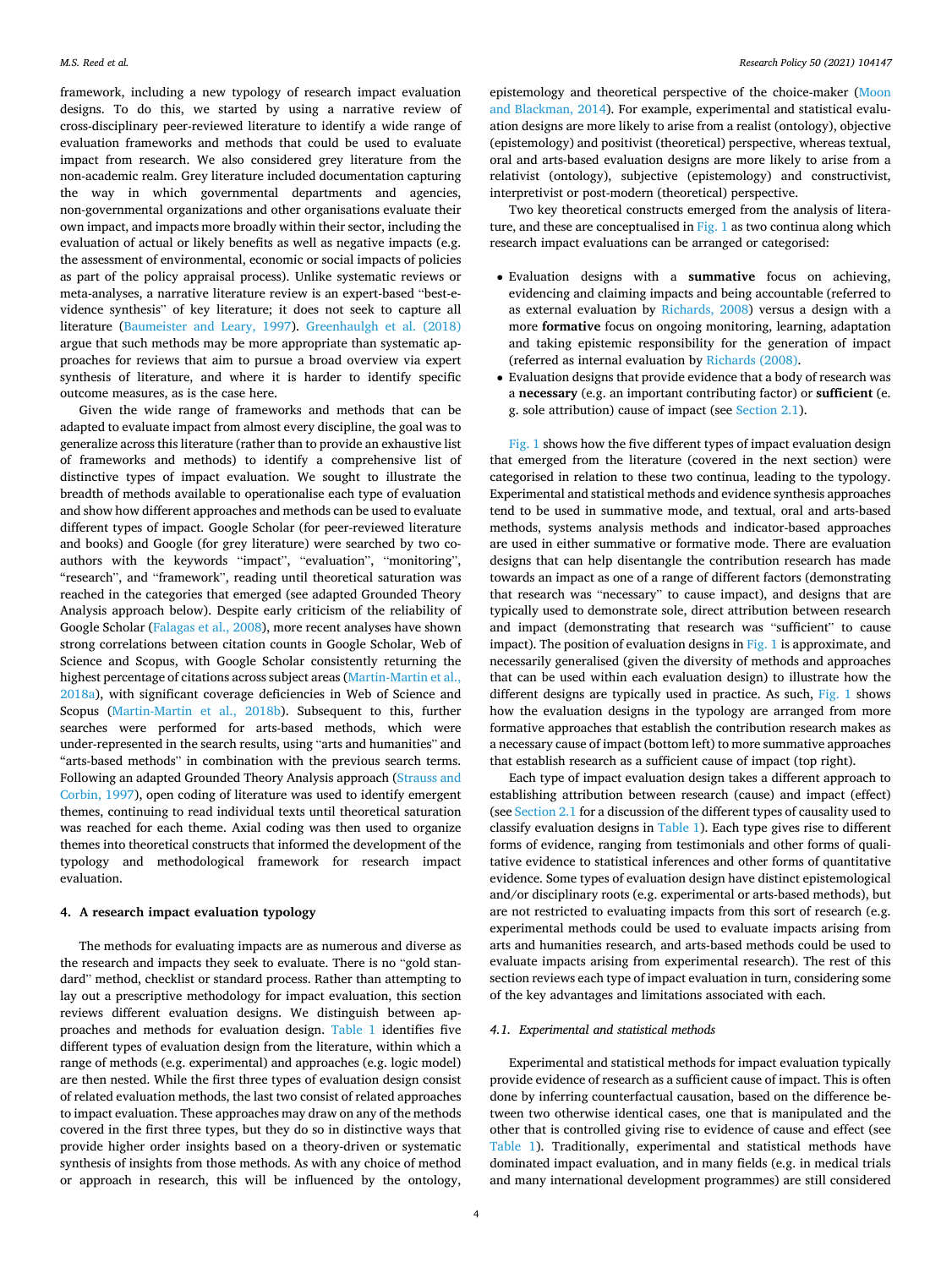approaches

Framework Analysis, Payback

<span id="page-5-0"></span>

| Type of<br>research impact<br>evaluation       | Examples of commonly used<br>methods and approaches                                                                                                                                                                                                                                                                                                                                                                                                                                                                                            | Characteristics                                                                                                                                                                                                                 | Approach to establishing<br>attribution between research<br>and impact                                                                                                                                                                                                                                                                                                                                                                                                                                                                                                                                                                                                                 | Examples of type of evidence                                                                                                                                                                                                                                                                                                                                                                                                                                                                                                                                                                                                                                                                                                                                                                                                                                                                                | Types of impact<br>typically evaluated                                                                                                               |
|------------------------------------------------|------------------------------------------------------------------------------------------------------------------------------------------------------------------------------------------------------------------------------------------------------------------------------------------------------------------------------------------------------------------------------------------------------------------------------------------------------------------------------------------------------------------------------------------------|---------------------------------------------------------------------------------------------------------------------------------------------------------------------------------------------------------------------------------|----------------------------------------------------------------------------------------------------------------------------------------------------------------------------------------------------------------------------------------------------------------------------------------------------------------------------------------------------------------------------------------------------------------------------------------------------------------------------------------------------------------------------------------------------------------------------------------------------------------------------------------------------------------------------------------|-------------------------------------------------------------------------------------------------------------------------------------------------------------------------------------------------------------------------------------------------------------------------------------------------------------------------------------------------------------------------------------------------------------------------------------------------------------------------------------------------------------------------------------------------------------------------------------------------------------------------------------------------------------------------------------------------------------------------------------------------------------------------------------------------------------------------------------------------------------------------------------------------------------|------------------------------------------------------------------------------------------------------------------------------------------------------|
| Experimental<br>and statistical<br>methods     | Statistical modelling,<br>longitudinal analysis,<br>econometrics, difference-in-<br>difference method, double<br>difference method, propensity<br>score matching, instrumental<br>variable, analysis of<br>distributional effects,<br>experimental economics                                                                                                                                                                                                                                                                                   | Typically used in summative<br>mode, ex ante and/or ex-post,<br>to infer the extent to which<br>research is a sufficient cause<br>of impact (often showing sole<br>and/or direct attribution<br>from research to impact)        | Counterfactual causation<br>based on the difference<br>between two otherwise<br>identical cases (cases include<br>individuals, sites,<br>environments/contexts), one<br>that is manipulated and the<br>other that is controlled giving<br>rise to evidence of cause and<br>effect. Additive causation may<br>be inferred from correlation<br>between cause (dependant<br>variables) and effect<br>(independent variables) or<br>statistical difference between<br>effect before/after or with/<br>without an intervention<br>(cause), controlling where<br>possible for confounding<br>effects, and quantifying the<br>extent to which effects can be<br>attributed to multiple causes | • Improvements in water quality<br>based on improved regulation<br>arising from research<br>• Reduced morbidity and<br>mortality amongst patients<br>receiving new treatment based<br>on research compared to<br>control group<br>• Monetary benefits arisen from a<br>change on asset management<br>practices in financial<br>organisations informed by<br>research<br>• Optimization in the choice of<br>policy instrument to promote a<br>specific land management<br>technique, informed by<br>research<br>• Numbers of companies,<br>employment or new roles in the<br>workforce<br>• Numbers of (or profits from)<br>new commercial products or<br>spin-out companies<br>• Improvements in indicators of<br>social cohesion or social<br>mobility, within a defined<br>perimeter/community<br>• Time, money, ecosystem<br>variables, or lives saved as a<br>result of new evidence-based<br>practices | • Economic<br>• Environmental<br>• Social<br>• Health and<br>wellbeing<br>• Policy<br>• Other forms of<br>decision-making<br>and behaviour<br>change |
| Systems<br>analysis<br>methods                 | Contribution analysis,<br>knowledge mapping, Social<br>Network Analysis, Bayesian<br>networks, agent-based<br>models, Dynamic System<br>Models, influence diagrams,<br>Participatory Systems<br>Mapping, Bayesian Updating                                                                                                                                                                                                                                                                                                                     | Can be used in formative or<br>summative mode, usually ex-<br>post or during a pathway to<br>impact                                                                                                                             | Additive causation based on<br>tracing links between causes<br>and effects along causal chains<br>or pathways to impact                                                                                                                                                                                                                                                                                                                                                                                                                                                                                                                                                                | • A significant contribution made<br>by research to the solution of a<br>previously intractable problem<br>• Increase and strengthening of<br>the number of nodes or<br>connections in a social network<br>following a participatory<br>process<br>Understanding of how a group<br>of actors relate to each other<br>and act                                                                                                                                                                                                                                                                                                                                                                                                                                                                                                                                                                                | • Policy<br>• Other forms of<br>decision-making<br>and behaviour<br>change<br>• Capacity building                                                    |
| Textual, oral<br>and arts-<br>based<br>methods | Testimonials, ethnography,<br>participant observation,<br>qualitative comparative<br>analysis, linkage and<br>exchange model, interviews<br>and focus groups, opinion<br>polls and surveys, other<br>textual analysis e.g. of focus<br>group and interview data,<br>participatory monitoring and<br>evaluation, empowerment<br>evaluation, action research<br>and associated methods,<br>aesthetics, oral history, story-<br>telling, digital cultural<br>mapping, (social) media<br>analysis, poetry and fiction,<br>music and dance, theatre | Used either in formative<br>mode to enable beneficiaries<br>to engage and shape feedback<br>that then enhances impact, or<br>in summative mode, ex-post,<br>to assess the extent to which<br>research contributed to<br>impact. | Causation is inferred by<br>building a case (sometimes<br>generative and sometimes<br>jointly with beneficiaries) that<br>triangulates multiple sources<br>of evidence to create an<br>evidence-based, credible<br>argument for research being a<br>necessary cause of impact.                                                                                                                                                                                                                                                                                                                                                                                                         | • Testimonials or statements<br>from end users (e.g. policy<br>makers) now applying a<br>modelling tool<br>• Testimonials from practitioners<br>explaining how they gained a<br>higher level of capability and<br>capacity handling daily work<br>thanks to a new guidance<br>(improved skills,<br>understanding, and confidence<br>levels)<br>• Improvements in variables that<br>indicate the achievement of<br>goals set by a stakeholder or<br>other social group who co-<br>produced research (e.g. number<br>of community members having<br>acquired a particular skill)<br>• Changes of perception,<br>awareness or attitudes of a<br>social group as a result of<br>engaging with research<br>• Changes in culture, cultural<br>discourse or appreciation and<br>benefit from cultural artifacts                                                                                                    | • All types                                                                                                                                          |
| Indicator-based                                | Theory of Change, Logical                                                                                                                                                                                                                                                                                                                                                                                                                                                                                                                      | Indicators-based approaches                                                                                                                                                                                                     | Generative causation,                                                                                                                                                                                                                                                                                                                                                                                                                                                                                                                                                                                                                                                                  | and experiences<br>• Change in pre-established                                                                                                                                                                                                                                                                                                                                                                                                                                                                                                                                                                                                                                                                                                                                                                                                                                                              | All types                                                                                                                                            |

(*continued on next page*)

indicators set at the start of a

identifying causal processes in

use indicators to assess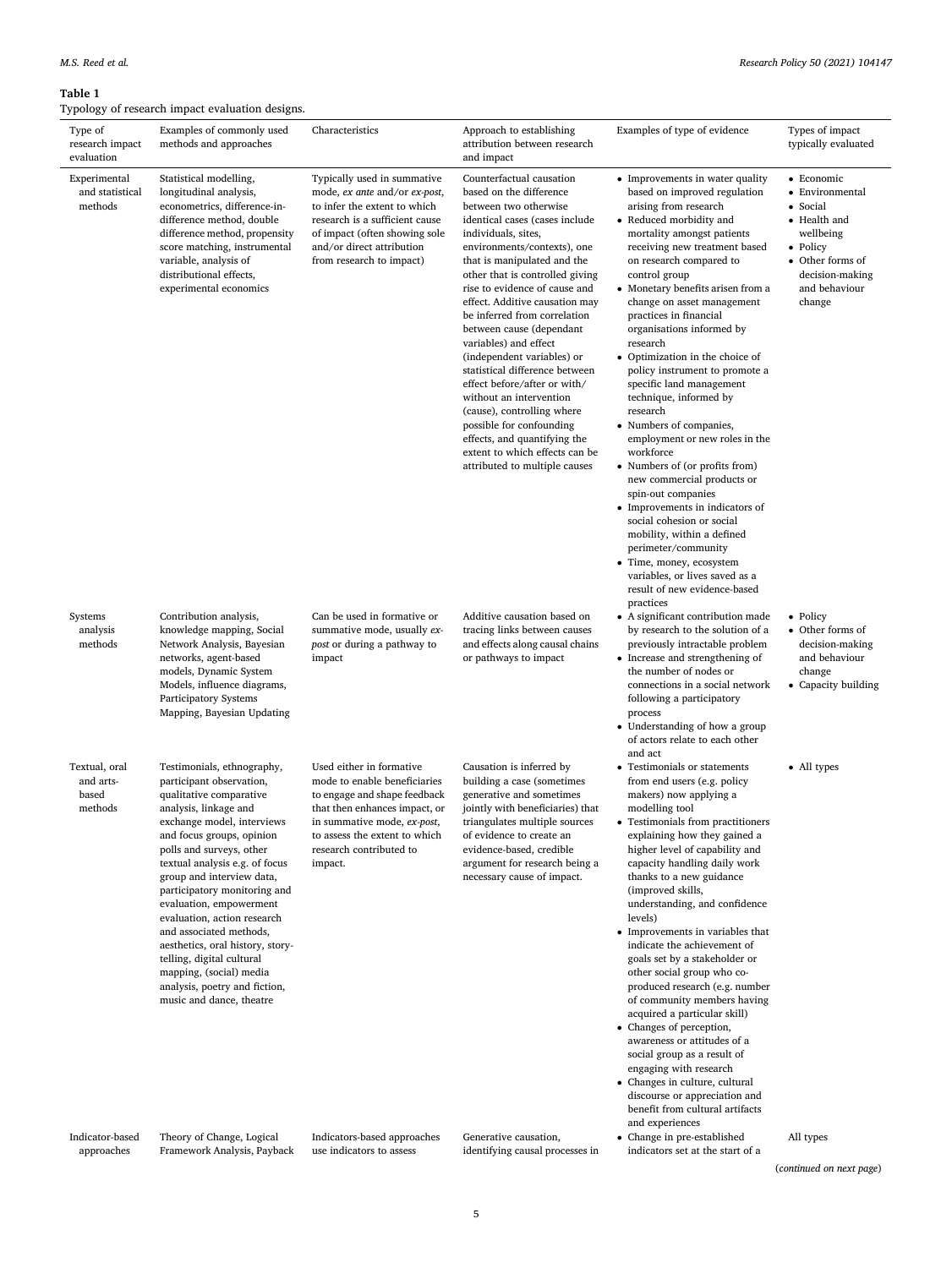#### **Table 1** (*continued* )

| Type of<br>research impact<br>evaluation | Examples of commonly used<br>methods and approaches                                                                | Characteristics                                                                                                                                                                                                                                                                                                                  | Approach to establishing<br>attribution between research<br>and impact                                                                                     | Examples of type of evidence                                                                                                                                                                                                                                                                                                                                                                                                                                                                                                                                                                                                                    | Types of impact<br>typically evaluated |
|------------------------------------------|--------------------------------------------------------------------------------------------------------------------|----------------------------------------------------------------------------------------------------------------------------------------------------------------------------------------------------------------------------------------------------------------------------------------------------------------------------------|------------------------------------------------------------------------------------------------------------------------------------------------------------|-------------------------------------------------------------------------------------------------------------------------------------------------------------------------------------------------------------------------------------------------------------------------------------------------------------------------------------------------------------------------------------------------------------------------------------------------------------------------------------------------------------------------------------------------------------------------------------------------------------------------------------------------|----------------------------------------|
|                                          | Framework, other logic<br>models, SIAMPI, DPSIR                                                                    | progress towards anticipated<br>impacts. Any method may<br>then be used evaluate each<br>indicator. These frameworks<br>can be used in summative or<br>formative mode, typically ex<br>ante (but can be used ex-post),<br>to show the extent to which<br>research contributed<br>towards, or was a necessary<br>cause of, impact | chains from the generation of<br>research to the wider impacts<br>in the context of wider<br>supporting or mediating<br>factors and contexts               | project that would be expected<br>to show change as impacts<br>occur, for example:<br>○ Number of farm advisors<br>adapting their discourse to<br>farmers, numbers of farmers<br>taking up the conservation<br>measure, hectares of land<br>restored, followed by<br>reduction in water pollution,<br>savings to water companies<br>and reductions in water bills<br>○ Access to health care, number<br>of individuals getting<br>immunized against a<br>particular disease, number of<br>individuals not contracting<br>the disease, followed by<br>reduction in the<br>predominance of the disease,<br>and savings in health<br>expenditures. |                                        |
| Evidence<br>synthesis<br>approaches      | Meta-analysis, narrative<br>synthesis, realist-based<br>synthesis, rapid evidence<br>synthesis, systematic reviews | Used in summative mode, ex-<br>post, to infer sole attribution<br>or quantify the extent to<br>which research was a<br>sufficient cause of impacts                                                                                                                                                                               | Causation based on the<br>systematic aggregation and<br>analysis of cause and effect<br>across multiple evaluations (of<br>any type) in different contexts | • Time, money or lives saved as a<br>result of new evidence-based<br>practices<br>• Example of an actual product,<br>service or policy based on<br>evidence synthesis, with<br>evidence of benefits for those<br>using the product/service or<br>affected by the policy                                                                                                                                                                                                                                                                                                                                                                         | All types                              |

the "gold standard" [\(Khandker et al., 2009](#page-13-0)). This type of evaluation typically compares treatment and control groups (e.g. using a Randomised Control Trial), using statistics to analyse results (e.g. using the difference-in-difference method). Where there are large populations (of observed data), statistical methods can help identify biases and provide quantitative assessments of the likelihood that impacts occurred and are statistically related to a research intervention ([Garbarino and Holland,](#page-13-0)  [2009\)](#page-13-0). Attribution between intervention and outcomes often rely on pre-post assessments (i.e. comparison of outcomes before versus after intervention implementation; [Dimick and Ryan, 2014](#page-13-0)). New methods have emerged to cope with time-dependant trends in outcomes that are unrelated to interventions (e.g. the difference-in-difference method uses a comparison group experiencing the same trends that is not exposed to the intervention; [Lance et al., 2014](#page-13-0)).

Experimental and statistical methods may be essential for high risk and/or controversial studies, however they are often costly and timeconsuming to implement. As a result, less costly and time-consuming methods have been developed to evaluate impact, for example using quasi experimental designs in which space (a comparable situation or territory without the intervention) is substituted for time. Examples include the comparison-case approach or matching design (e.g. using propensity score matching) ([Dickson et al., 2017\)](#page-13-0). Yet, it is often difficult to find a comparable case that represents the alternative state. There are three other weaknesses associated with experimental and statistical impact evaluation ([Hewlett et al., 2017](#page-13-0)). First, the potential to replicate and synthesise studies to provide reliable evidence of what works at national or system levels to inform wider policy and practice is compromised by a lack of common standards for collecting and reporting data ([Victora et al., 2011\)](#page-14-0). Second, quantitative, metric-based approaches to impact assessment have been criticized as oversimplifying and so providing partial and/or misleading findings (e.g. [Bayley and](#page-12-0)  [Phipps, 2017](#page-12-0)). For example, Australia'[s Engagement and Impact](#page-12-0)  [Framework \(2017\)](#page-12-0) allows higher education institutes to use up to eight quantitative indicators to assess engagement with non-academics, and two out of the four mandatory indicators are "cash support from research end users" and "research commercialization income". Economic indicators such as these are a crude proxy for engagement, may or may not be correlated to impacts and favour certain disciplines over others (e.g. engineering over many other sciences, and design over many other arts and humanities disciplines). Third, quantitative approaches can be used to establish correlations that may be mistaken for cause and effect without the use of additional methods to infer causality.

#### *4.2. Systems analysis methods*

Evaluation designs based on systems analysis are similar to evaluations based on Theory of Change. However, they are typically used *expost* to explore whether research was necessary to cause impact, by disentangling the messy complexity of impacts that occur in complex systems (compared to indicator-based approaches that are more often used in impact planning). They tend to draw on a range of qualitative and quantitative research methods to depict more complex cause-andeffect relationships. They are able to capture the complex range of other factors mediating impacts, to enable the generation of arguments that the research made a significant contribution to the impact, even if direct and sole attribution is not possible.

For example, [Reed et al. \(2018\)](#page-14-0) used a combination of Social Network Analysis and qualitative interviews to map knowledge flows through science-policy networks to attribute policy impacts to specific research outputs. Research findings were traced as they were communicated between members of the network, identifying which findings got into policy and practice (or not) and how the research findings had been transformed as they were translated for different audiences. Working with another part of the same network, [Chapman et al. \(2009\)](#page-13-0) used Agent-Based Modelling to understand how target stakeholders were likely to respond to different policy scenarios, to evaluate the social processes through which impacts typically occurred in the study system and guide ongoing impact generation activities (the outcomes of which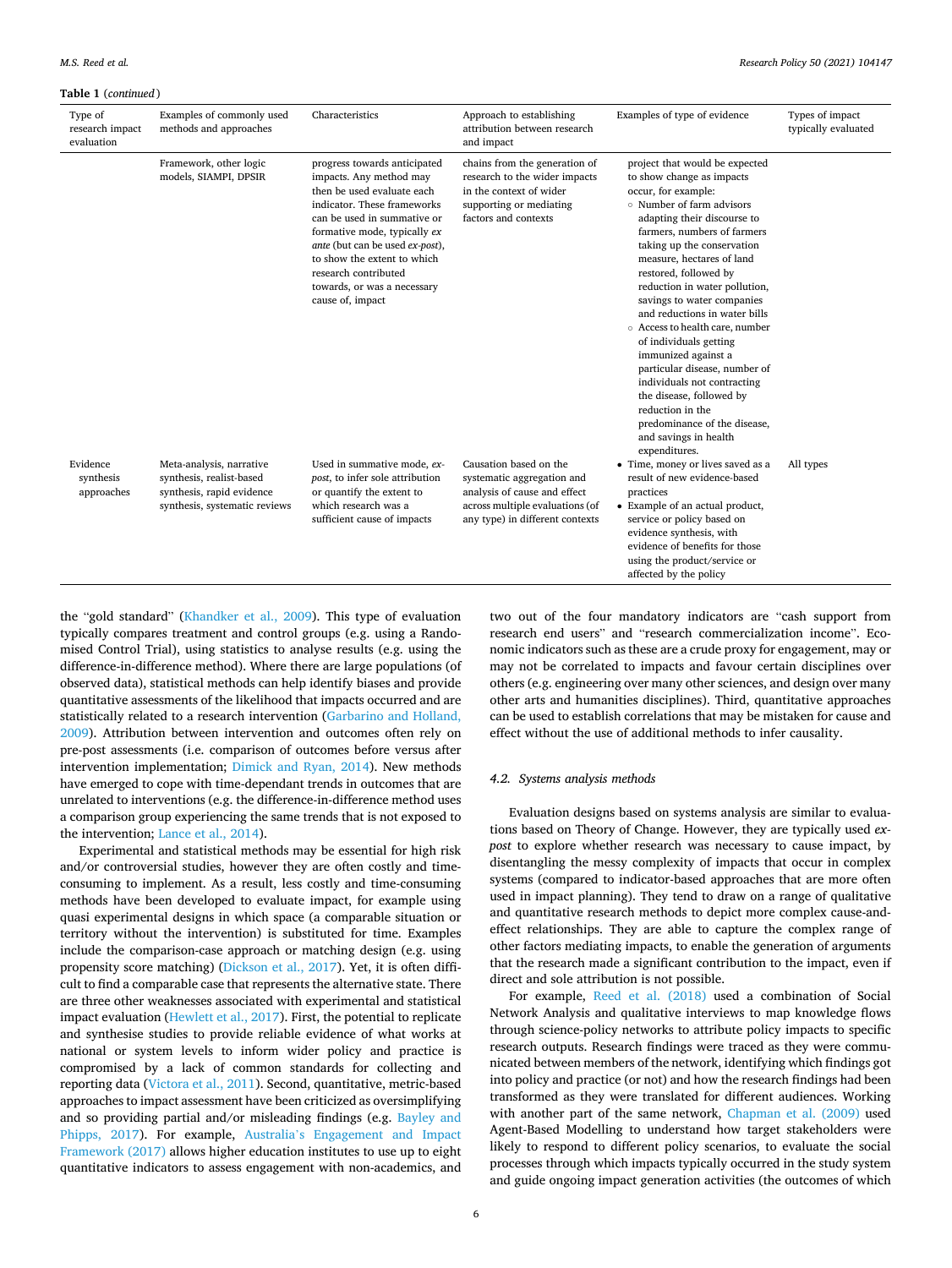#### <span id="page-7-0"></span>**Box 1**

National research impact assessments around the world.

#### **Europe:**

- Horizon Europe has the most advanced programme of impact evaluation that has been seen in any EU framework programme (Directorate-General for Research and Innovation [\(Directorate-General for Research and Innovation, 2018](#page-13-0)). Across Europe, Governments are incentivising the generation of impact through conditions attached to research funding and through research evaluations, which increasingly evaluate impact alongside research excellence. For example:
- •**UK:** The UK's Research Excellence Framework (REF) incorporated an evaluation of impact using case studies which comprised 20% and 25% of total scores in 2014 and 2021 respectively. Impacts were evaluated in terms of their relative significance and reach, and unlike most other impact assessments elsewhere in Europe, Government funding to Higher Education Institutes was then linked to the outcome. A recent survey suggested 57% UK researchers held negative attitudes towards REF2021 (compared to 29% positive) (Weinstein et al., 2019)
- •**Netherlands:** Since 2015, Dutch Universities have had to submit 3–5 page impact narratives for each of their research units as part of their six-yearly Standard Evaluation Protocol ([VSNU/KNAW/NOW, 2014\)](#page-14-0)
- •**Sweden:** Since 2019, Swedish Research Council Strategic Research Centres have to submit impact case studies for evaluation (based on a template derived from the UK's REF)
- •**Italy:** Italy's Research Quality Evaluation (VQR) evaluates technology transfer activities in Italian Universities and Research Bodies [\(Rebora and Turri, 2013;](#page-14-0) [Geuna and Piolatto, 2016](#page-13-0)[\)bib122](#page-14-0)
- •**Spain:** From 2019, the Spanish National Commission on the Evaluation of Research Performance (CNAI) has provided monetary incentives to researchers who submit "evidence of impact and influence" of their research "on social and economic matters" as part of their six-yearly individual research performance review ([Spanish](#page-14-0)  [Government, 2018](#page-14-0))
- •**Norway:** Norway's Humeval exercise (2015–2017) assesses research at the unit of research groups, and social sciences and environmental research institutes are expected to submit impact case studies based on the UK's REF model (Wróblewska, 2019)
- •**Poland:** Poland will soon follow suit with their own research impact assessment planned for 2020 (Dziennik Ustaw Rzeczpospolitej Polskiej, 2018, 2019; Wróblewska, 2017)
- •**Finland:** in 2019 the Strategic Research Council agreed a set of funding principles mandating impact assessment in all their programmes, requiring funded projects to report impacts (as well as challenges encountered), which are given to external evaluators who assess how well the programme has "solved the challenges facing society and...how efficient this funding instrument is in promoting such research", including the promotion of public debate. Evaluation reports for the first four programmes are expected towards the end of 2020

#### **Rest of the world:**

- •**Hong Kong** has broadly replicated the UK's REF methodology in its 2020 Research Assessment Exercise ([University Grants Committee, 2017](#page-14-0))
- •**Australia:** Engagement and Impact Assessment was introduced as part of Excellence in Research for Australia in 2018 ([Australian Research Council, 2017](#page-12-0))
- •**New Zealand:** A 2019 review of the Performance Based Research Fund (PBRF) examined options, costs and benefits of introducing additional impact measures into the PBRF, and the Ministry of Business, Innovation and Employment's 2019 position paper on The Impact of Research called on research funders to articulate line-ofsight to impact in all research funds and contracts and perform impact assessment exercises, collecting impact data to common standards. It called on Universities to support researchers to plan for and generate impact and "work with MBIE towards systems that capture linkable data along the results-chain".
- •**USA:** The America Creating Opportunities to Meaningfully Promote Excellence in Technology, Education, and Science (COMPETES) Reauthorization Act of 2010 highlighted that a 'broader impacts criterion' was crucial for National Science Foundation funding and encouraged higher education and non-profit organisations to take an institutional approach to achieving societal impacts and determining their accountability [\(National Science Foundation, 2014;](#page-14-0) [Bozeman and Youtie,](#page-13-0) [2017\)](#page-13-0). In 2016, the National Science Foundation, National Institute of Health, US Department of Agriculture, and US Environmental Protection Authority developed a data repository for assessing the impact of federal research and development investment ([StarMetrics, 2016](#page-14-0))

were reported by [Reed et al., 2018\)](#page-14-0). [Woolcott et al. \(2019\)](#page-14-0) built on quantitative measures of social networks to build a methodological framework based on human cultural accumulation theory, and used interviews, questionnaires and focus groups to assess how interpersonal as well as person-environment (including stored knowledge e.g. via books and internet) interactions contributed to the accumulation of memory within individuals and groups, leading to cultural change. As such, in complex systems, they argued that research impact should be



**Fig. 1.** Five types of impact evaluation designs categorized by the extent to which they provide summative evidence versus formative feedback and the extent to which they provide evidence of research as a sufficient (e.g. sole attribution) or necessary (e.g. a significant contributing factor amongst many) cause of impact.

seen as arising from the "cultural effects of societal interaction", rather than from individual researchers and research outputs, focussing on "research impact as 'our' rather than 'my' impact".

More broadly, systems models can provide detailed understanding of causal links from research to impacts, and are particularly useful for understanding complex, non-linear and unpredictable outcomes. As a family of methods, systems models range from highly quantitative, process-based models, to qualitative conceptual models (referred to variously as mediated modelling, conceptual modelling and participatory systems modelling). At the quantitative end of this spectrum are process-based modelling methods, which can be used to estimate impacts arising from evidence-based interventions in policy and practice. For example, [Ewen et al. \(2000\)](#page-13-0) developed a spatially distributed process-based model of the full water cycle for integrated land and water management, integrating new techniques for modelling flow and transport of sediments and contaminants, to support decision making at the catchment scale and inform policy related to the environmental impacts of land erosion, pollution, climate change, and land use change within river basins. At the qualitative end of this spectrum, [Kenter et al.](#page-13-0)  [\(2014\)](#page-13-0) used conceptual models to trace the shared social and cultural impacts of new policies based on research, considering environmental, economic and social effects alongside deeper effects on transcendental values and beliefs of affected populations. Sitting in the middle of the spectrum are Dynamic Systems Models, fuzzy cognitive mapping and Bayesian methods, which can integrate both qualitative information (e. g. a relationship between two variables of unknown direction or strength) and quantitative information (e.g. a regression equation). Although more technically challenging, Bayesian methods are particularly useful for quantifying the uncertainty arising from missing information and are able to integrate multiple complex sub-models in addition to qualitative information. By modelling beliefs elicited from relevant experts about likely causal chains between research and impact, Bayesian methods can be used to improve the clarity and precision of likely impacts as part of an *a priori* effectiveness analysis and when integrated with monitoring data assess the relative contribution made by research to impacts (e.g. [Befani et al., 2017](#page-12-0)). Some evaluations, however, are based purely on qualitative data, as the next section shows.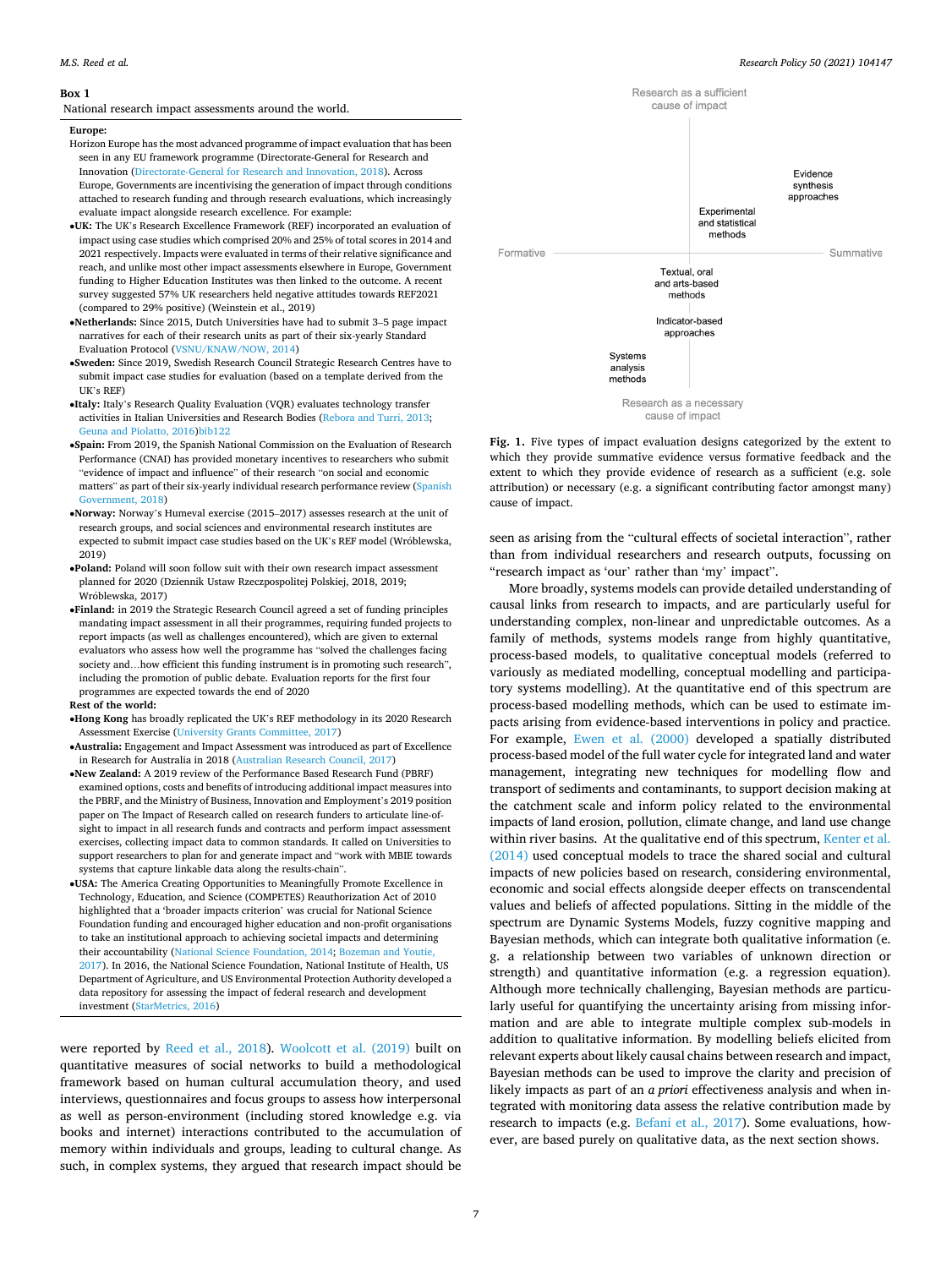#### *4.3. Textual, oral and arts-based methods*

Textual, oral and arts-based evaluation methods tend to build a case that research was necessary to cause impact by triangulating multiple sources of evidence to create a credible, evidence-based argument that attributes impacts to research. All of these methods can be participatory, engaging beneficiaries and other stakeholders in the evaluation itself, enabling these groups to engage and shape the evaluation, which then has the potential to further enhance impact.

Textual and oral methods have a number of key advantages for reflecting impact [\(Hewlett et al., 2017\)](#page-13-0). Referring to arts and culture case studies in REF2014, [Hewllett et al. \(2017](#page-13-0), p40) commented that, "while reach [of impact] was largely presented as a quantitative measure, a qualitative layer of information about the type of engagement it described also appeared vital. Little distinction can be made between direct and indirect beneficiaries when considering reach in purely statistical terms". In many research settings, there are multiple lines of evidence (and lines of argument) and other factors contributing towards impact, and it can be difficult to isolate and collect data on all factors, risks, and assumptions. However, qualitative data, for example from interviews/testimonials and focus groups, can help explain and contextualise a project's results, and create a rounded picture of the likely impacts, considering economic, political, institutional and socio-cultural factors ([Dickson et al., 2017](#page-13-0)). In fact, compared to quantitative methods, qualitative methods lead in some cases to a greater depth of understanding of how and why a research project was or was not effective and how it might be adapted in future to make it more effective [\(Garbarino](#page-13-0)  [and Holland, 2009\)](#page-13-0).

Analysis of textual and oral data, when combined with quantitative work as part of a case study, can furthermore help in the interpretation of quantitative data and relationships, especially in terms of inferring cause and effect. Using a mix of quantitative and qualitative methods in the impact evaluation process can enhance the validity or credibility of evaluation findings, facilitate the development of a method, extend comprehensiveness of evaluation findings, and generate new insights into evaluation findings [\(Bamberger, 2012\)](#page-12-0). Having said this, criticisms faced by qualitative evaluations of textual and oral data include: the difficulty of generalizing from case-specific findings; the risk of excessive reliance on the opinion and perspective of the evaluator or those providing testimonials; perceived bias arising from small sample sizes where there is insufficient triangulation, and the inability to replicate or validate findings in quantitative terms; and the difficulty of obtaining standardized data allowing us to measure change over time or between groups.

Qualitative Comparative Analysis attempts to overcome some of these limitations by mixing qualitative and quantitative methods in a case-based study [\(Rihoux and Ragin, 2008](#page-14-0)). It is particularly useful for disentangling complex relationships where there are multiple causal factors at play. Positive and negative cases of impact to be evaluated (e. g. behaviour change versus offence caused by a public engagement event) are identified and analysed with stakeholders. The group defines a range of likely causal factors (e.g. the research versus a range of other contextual factors) which are analysed using Boolean algebra to assess the combination of causal factors most likely to lead to cases of negative or positive impacts.

Arts-based methods may be used to evaluate impacts arising from any discipline, and should not be seen as only relevant for the evaluation of impacts arising from research in the arts and humanities. Although they derive strongly from an arts and humanities context, we found creative arts methods reported across a very wide range of disciplines within social sciences, healthcare, anthropology, biodiversity and environment settings. The use of arts-based methods in particular has "grown from the desire of researchers to elicit, process and share understandings and experiences that are not readily or fully accessed through more traditional fieldwork approaches" ([Greenwood, 2012:](#page-13-0)2). Research methods used in the arts and humanities aim to provide a

deeper and more nuanced understanding of human experience, meaning and values [\(Coates et al., 2014](#page-13-0)). As such, they are able to provide "thick" narratives of impact that highlight lived experience and meaning, and attend to contextual factors ([Boydell et al., 2012](#page-13-0)). Such a constructivist approach towards building up accounts and understanding of beneficiaries' experiences has distinct value for capturing impact. Furthermore, such approaches to impact evaluation typically infer causation by jointly building a case with beneficiaries that triangulates multiple sources of evidence (including data collected by beneficiaries) to create a credible argument for a significant contribution of the research to impact.

In resisting binary thinking ([van der Vaart et al., 2018](#page-14-0)), arts-based methods have the capacity to capture meaning, implicit and ephemeral phenomena, and benefits that are difficult to express and might therefore pass unrecorded [\(Hewlett et al., 2017](#page-13-0)). Methods based on the arts can be particularly useful for researching implicit and tacit impacts that are difficult or impossible to conceptualise or articulate. It is well known that some types of knowledge cannot easily be conveyed through language, such as emotional, aesthetic and symbolic aspects of experience [\(Fraser and al Sayah, 2011; Dunn and Mellor, 2017\)](#page-13-0). In these cases, arts-based research methods can add value where more traditional tools such as interviews or questionnaires fail to articulate impacts. This is particularly important when working with (often vulnerable) populations with limited verbal or written competence [\(van der Vaart et al.,](#page-14-0)  [2018\)](#page-14-0); arts-based methods enable "better access to the emotional, affective, and embodied realms of life, cultivate empathy, and challenge and provoke audiences to engage with complex and difficult social issues" [\(Chamberlain et al., 2018](#page-13-0)).

Visual arts methods commonly used in impact evaluation include photo elicitation [\(Harper, 2002;](#page-13-0) also known as photo voice [\(Wang et al.,](#page-14-0)  [1998\)](#page-14-0) and photo survey ([Moore et al., 2008\)](#page-13-0)), drawing (e.g. rich pictures from soft systems methodology; [Checkland, 2000](#page-13-0)), paintings (e.g. Gillies et al., 2015) and collages (e.g. [Gerstenblatt, 2013](#page-13-0)). Music, theatre and dance may be used in participatory monitoring and evaluation, for example in ethnotheatre evaluation data are translated into a play script, which is performed, offering potential for further debate and insight ([Chamberlain et al., 2018](#page-13-0)). Fiction writing may be used as a method of enquiry and analysis. For example, [Sundin et al. \(2018\)](#page-14-0) used storytelling to increase stakeholder engagement in environmental evidence synthesis (see next section) and [Kenter et al. \(2014\)](#page-13-0) used storytelling to elicit implicit knowledge about the values people held for the natural environment in research that sought to understand the social impacts of policy.

The participatory nature of many textual, oral and arts-based evaluation methods means that people are engaged with research through an action–reflection cycle, enabling new understandings of the phenomena under study to come to light ([Fraser and al Sayah, 2011](#page-13-0)), often challenging perceptions and providing fresh perspectives [\(Daykin et al.,](#page-13-0)  [2017\)](#page-13-0). These methods emphasise plural perspectives from a multiplicity of voices ([Coemans et al., 2015\)](#page-13-0) and promote "a form of understanding that is derived or evoked through empathetic experience" ([van der Vaart](#page-14-0)  [et al., 2018](#page-14-0) citing Eisner 2008). In addition to understanding impact at new levels, arts-based methods in themselves provide a medium for communicating the findings of an evaluation in a powerful way ([Coates](#page-13-0)  [et al., 2014](#page-13-0)) and are often used to support dissemination, making project reporting more engaging, accessible and relevant to those beyond professional practice and academia [\(Daykin et al., 2017\)](#page-13-0).

Participatory evaluation methods that generate textual and oral data include transect walks (walking interviews) and matrix ranking ([Chambers, 2013](#page-13-0)). [Van der Vaart et al. \(2018\)](#page-14-0) used creative workshops about place, identity and community resilience to create an exhibition, gaining multifaceted knowledge of factors leading to impacts ([van der](#page-14-0)  [Vaart et al., 2018](#page-14-0)). Others have used process tracing: a qualitative causal inference method where participants score and rank the importance of different possible causal factors for a given impact [\(Dickson et al., 2017](#page-13-0)). Role playing games are another type of participatory approach that is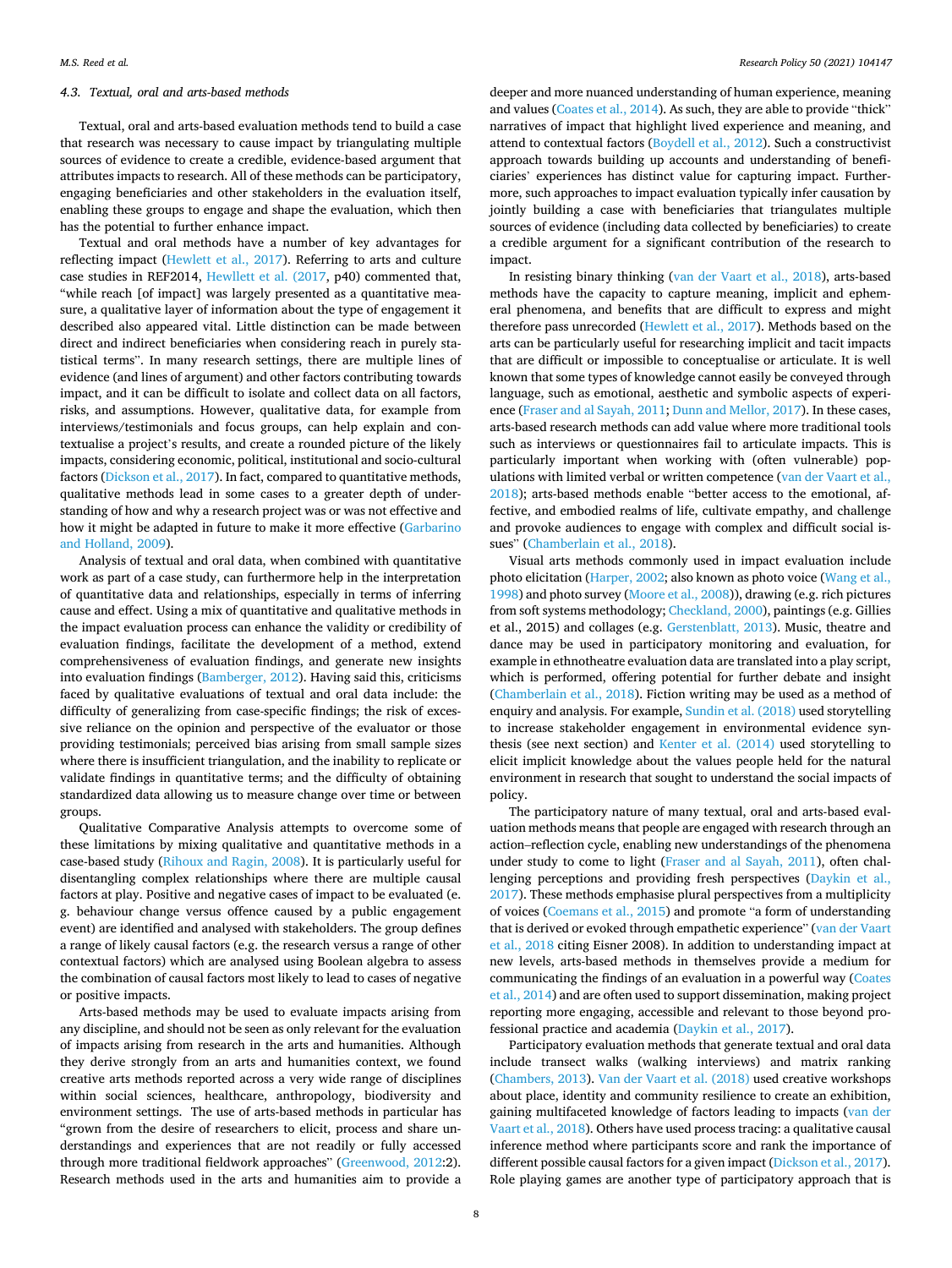often combined with art-based work, and can be used to test, for example, policy impacts arising from research. For example, [Garcia](#page-13-0)  [et al. \(2015\)](#page-13-0) used role-playing games to engage ecosystem users and academics in the co-design of a board-game that represented and simulated socio-ecosystem functioning, in order to address issues regarding decision processes between stakeholders and predict policy impacts on ecosystem management.

Participatory methods that can be borrowed from anthropology and ethnography include sensory ethnography (exploring subjective experiences through interconnected senses ([Crossick and Kaszynska, 2016](#page-13-0)), and 'Spirit of Place' (capturing the intrinsic values of an environment and why and how people connect to it emotionally; [Chamberlain et al.,](#page-13-0)  [2018\)](#page-13-0). Many of the methods used in the wider 'action research' tradition, seek to challenge and sometimes overturn the typical power dynamics that exist between the evaluator and those being evaluated, empowering supposed beneficiaries to set the questions for the evaluation and interpret the outcomes, rather than acting as passive research subjects to an external evaluator [\(van der Vaart et al., 2018](#page-14-0)).

As a way of evaluating impact, textual, oral and arts-based methods offer particular value in: creating new knowledge spaces [\(Byrne et al.,](#page-13-0)  [2016\)](#page-13-0); eliciting new perspectives on a theme or topic [\(Boydell et al.,](#page-13-0)  [2012;](#page-13-0) [Daykin et al., 2017;](#page-13-0) [van der Vaart et al., 2018\)](#page-14-0); overcoming or challenging power imbalances ([van der Vaart et al., 2018\)](#page-14-0); facilitating genuine knowledge exchange ([Byrne et al., 2018\)](#page-13-0); and eliciting evidence on "sensitive" or "hard-to-verbalise topics" [\(van der Vaart 2018\)](#page-14-0). In doing so, this type of evaluation can generate unexpected data layers ([Greenwood, 2012](#page-13-0)) and enhance the communication of both research and impact ([Douglas and Carless, 2018](#page-13-0)).

#### *4.4. Indicator-based approaches*

Indicator-based approaches identify variables that indicate the achievement of impacts. Indicators may be used prospectively during planning as milestones and targets, and then retrospectively to see if planned impacts were achieved. Indicators may be identified, organised and evaluated in categories (e.g. see SIAMPI and DPSIR frameworks below) or logical structures (e.g. logic models and Theory of Change). Any method may then be used to evaluate each indicator (e.g. economics and interviews are commonly used to evaluate benefits arising from seven stages of the research cycle in the Payback Framework). Similar to systematic reviews ([Section 4.5\)](#page-10-0), which analyse evaluations carried out using any method, theory of change and logic models are a type of approach rather than a type of method.

A theory of change explains how, in theory, research might lead to successive impacts, which can each be measured in turn, providing evidence of clear causal chains from research to impact. Logic models provide a common structure in which expected impacts are systematically measured to generate easily comparable case studies. For example, the Payback Framework ([Donovan and Hanney, 2011\)](#page-13-0) organises measurement of impact across seven stages and two interfaces that are typically seen in the research cycle. Methods used to evaluate impact across these stages and interfaces differ from project to project, ranging from quantitative economics methods to qualitative interviews. Similarly, the Fast Track Impact Planning Template ([Reed et al., 2018\)](#page-14-0) asks for indicators and means of verification to evaluate the success of engagement and progress towards impact, followed by an assessment of risks to engagement and impact. Depending on the indicators identified, impacts may be measured using very different methods in any given application of the logic model.

As a type of impact evaluation, indicator-based approaches should be seen as a way of identifying and ordering relevant methods in an evaluation, rather than as methods in their own right. They trace causal chains from research to impact, based on an anticipated logic or a theory of likely or desirable change. The closer that reality corresponds to what was expected in theory at the outset, the stronger the case for assuming the research contributed to the outcomes ([Bamberger, 2012](#page-12-0)).

Indicator-based approaches may be used to provide evidence that research was either sufficient or necessary to generate impact, but the explicit consideration of risks and assumptions in both approaches make them well suited to evaluating whether the research was a necessary cause of impact in the context of other contributory/confounding factors. Although they tend to be used *ex-ante* to plan for impacts, they can also be used in evaluation to compare actual impacts to those that were planned.

A logic model (also, called logical framework, [Julian et al., 1995](#page-13-0)) or Theory of Change ([Stachowiak, 2013\)](#page-14-0) is typically developed at the start of a research project, working back from the ultimate benefits (in the case of a Theory of Change) or working forwards from impact goals (in the case of a logic model). It consists of mapping out the steps that would be necessary to move from the planned research activities, to the generation of research outputs, intermediate outcomes, short-term impacts and the ultimate benefits that are sought ([Alvarez et al., 2010](#page-12-0)). If the links in the causal chain (also referred to as "programme theory") accurately enable the design of the pathway to impacts and reflect the impact delivery process, then it is possible to design an evaluation to look for each of the causal links and measure indicators to infer whether or not the research is making progress towards impact. For example, an evaluation may assess whether or not capacity has been built and awareness raised by the end of the first year of a project, as envisaged in its Theory of Change, by stress testing procedures or services or surveying staff. Alternatively, national statistics may be used to monitor indicators of malnutrition or morbidity in a project designed to enhance the health of a population. A Theory of Change may be used to work out with greater detail and flexibility how the measurable targets and objectives in a logic model might be delivered in a given context (but it is rare for a logic model to be based on a Theory of Change).

Developing a logic model includes an identification of the different beneficiaries or users of the research output(s), assessments of risk (e.g. internal and external factors that may influence the delivery of each outcome along the causal chain) and identification of assumptions behind the causal links that have been inferred [ibid; [Funnell and](#page-13-0)  [Rogers, 2011; Douthwaite et al., 2011](#page-13-0)). The causal chain in a Theory of Change is usually expressed visually using diagrams, whereas logic models tend to be presented as tables (e.g. Logical Framework Analysis or the Fast Track Impact Planning Template; [Reed et al., 2018\)](#page-14-0), and both may also be turned into narrative. Theories of Change tend to focus more on the multiple, potentially alternative links that can be made in the causal chain from research to impact, whereas logic models tend to focus more on activity and impact indicators (and their means of verification). Both Theories of Change and logic models may be developed by a project or research, or may be co-developed in collaboration with stakeholders. For example, Participatory Impact Pathways Analysis enables researchers and stakeholders to jointly describe a project's theories of action, develop logic models, create network maps and use them for planning and evaluation ([Alvarez et al., 2010](#page-12-0)).

One advantage to logic model approaches to impact evaluation is their ability to standardise the collection of data in the creation of case studies that are easily comparable. Similar to the Payback Approach (described above), the ASIRPA method (Socio-economic Analysis of Impacts of Public Agronomic Research) is based on standardized case studies that combine three analytical tools: a chronology that underlines the role of specific actors and the context; an impact pathway (there is no chronology in the impact pathway) that describes the productive configuration, the outputs, the intermediary stage and the impacts; and a vector of impacts that scores the intensity of five impact dimensions (economic, health, political, social and environmental) ([Joly et al.,](#page-13-0)  [2015; Matt et al., 2017\)](#page-13-0). Public Value Mapping [\(Bozeman and Sarewitz,](#page-12-0)  [2011\)](#page-12-0) identifies the public value of policies and then tracks the evolution and impacts of policies as they lead to social outcomes.

Contribution analysis also takes a logic model approach, focusing on tracing pathways to impact as a way of assessing the relative contribution of the research to the impact [\(Morton, 2015](#page-13-0)). It involves mapping a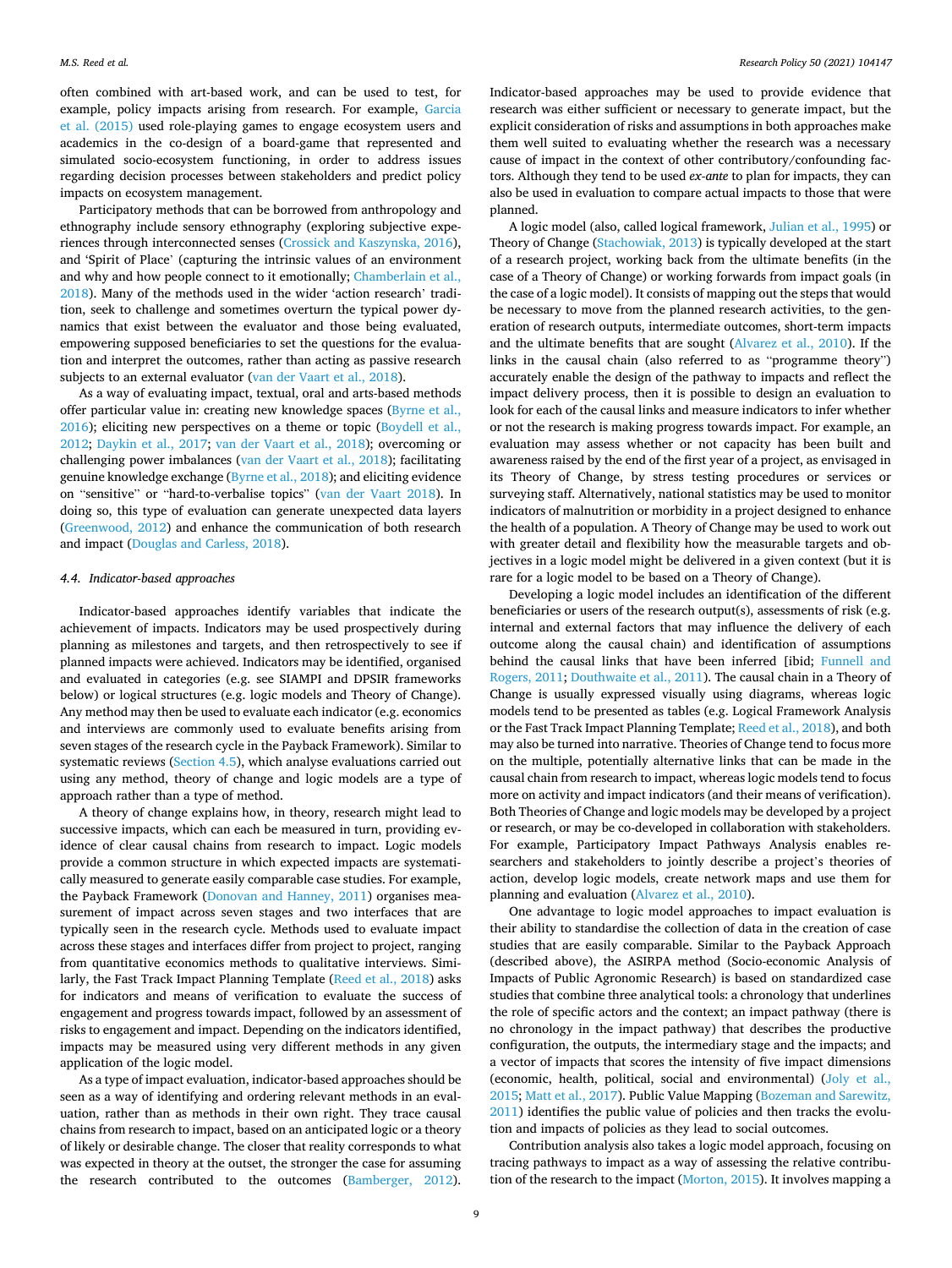<span id="page-10-0"></span>pathway to impact, and identifying assumptions and risks for each stage of the pathway. Impact indicators are identified to collect evidence for each element of the pathway, and thus write a 'contribution story' that considers various alternative explanations.

The Social Impact Assessment Methods for research and funding instruments through the study of Productive Interactions project (SIAMPI) developed an approach to contribution analysis that acknowledged the complexity of attribution between research activities and observed impacts. It focused specifically on reflecting the 'productive interactions' between actors, such as the researcher-stakeholder interaction where knowledge is produced and valued that is both scientifically robust and socially relevant ([Sanjari et al., 2014; Spaapen](#page-14-0)  [and van Drooge, 2011\)](#page-14-0). The Driver-Pressure-State-Impact-Response (DPSIR) framework identifies and monitors indicators within these five categories that are causally linked ([OECD, 2001\)](#page-14-0). In this framework, impacts are generally negative outcomes, and so in impact evaluation, the focus is on the effectiveness of the response to the negative impact.

Both Theories of Change and logic models typically involve the identification of activity and impact indicators and criteria. [Reed et al.](#page-14-0)  [\(2006\)](#page-14-0) provided a list of attributes for designing indicators for use by researchers and/or stakeholders that combine accuracy and ease of use. Others have adapted SMART indicators from the management world to suggest that impact indicators should be specific (capture the essence of the desired result and able to pick up changes over the time), measurable in either quantitative or qualitative terms; achievable (feasible in terms of equipment, funding, competences and time), relevant (capture what is to be measured accurately and consistently), and timely (able to provide information in a timely manner) [\(Douthwaite et al., 2003](#page-13-0)). The design of impact indicators follows two broad methodological paradigms: i) an expert-led and top–down approach whereby indicators are collected rigorously, scrutinized, and assessed often using statistical tools (this top-down approach enables evaluators to present trends and make comparisons, but such evaluations usually fail to engage local communities); and ii) a community-based and bottom–up paradigm that is rooted in an understanding of local context and local perceptions of the environment and society, but that may be difficult to compare to other contexts [\(Reed et al., 2006](#page-14-0), [2008; Richards and Panfil, 2011](#page-14-0)).

Alternatively, criteria-based approaches evaluate impacts against pre-established, theory-driven criteria, designed to predict or explain why impacts arise [\(Rau et al., 2018\)](#page-14-0). For example, [Mitchell \(2019\)](#page-13-0)  developed a survey approach in which data from publics and stakeholders is collected to measure outcomes in different categories, rating their usefulness (based on Likert scale answers to questions about instrumental, conceptual and symbolic use) to create a numeric impact index against which different case studies can be compared. A number of others have proposed the "usability" of research as a key evaluation criterion (Kirchhoff et al., 2013, Lemos, 2014), categorising research according to the ways in which it can be used, for example conceptual use, instrumental use and capacity-building (Meagher and Lyall, 2013. Alternatively, based on criteria arising from participatory research with researchers, Mårtensson et al. (2016) proposed that impact should be evaluated in relation to the credibility of the underpinning research, its contribution to society, the extent to which the research can be effectively communicated and the extent to which it conforms to established ethical and research quality standards.

#### *4.5. Evidence synthesis approaches*

While each of the preceding methods or approaches can be used as part of a project cycle, evidence synthesis typically takes place at the programme level and draws on bodies of work emerging from multiple projects. Evidence synthesis is especially useful where there is apparently contradictory evidence across a range of studies about the relationship between an intervention arising from research (e.g. a new process or product) and impact (e.g. studies reporting positive, negative or no association with outcomes that are valued as impacts). Evidence synthesis is a process of carrying out a review of existing data, literature and other forms of evidence with pre-defined methodological approaches, to provide a transparent, rigorous and objective assessment of whether something arising from research is a sufficient cause of impactful outcomes. Its use is now widespread across many sectors of society in which research can be used to influence and inform decisionmaking [\(Game et al., 2018](#page-13-0)).

Efforts to improve the connections between policy decisions and research evidence have resulted in a number of approaches to evidence synthesis [\(Game et al., 2018\)](#page-13-0), from meta-analysis to different forms of narrative-based synthesis. Many of these can be broadly grouped under the umbrella term of 'systematic reviews'. The utility of systematic reviews is well established across a broad range of research disciplines ([Victora et al., 2011](#page-14-0); [Game et al., 2018](#page-13-0)), including the medical and public health sectors [\(Egger et al., 2003](#page-13-0)), development and humanitarian interventions ([Mallett et al., 2012](#page-13-0)), and conservation and environmental management ([Pullin and Knight, 2001;](#page-14-0) [Sutherland et al.,](#page-14-0)  [2004\)](#page-14-0). Systematic reviews locate information from the peer-reviewed and grey literature, critically appraise methodologies and synthesise findings to deliver answers to research/practice/policy questions. Indeed, by engaging stakeholders in the co-development of a search protocol, as is recommended practice, the probability that review outcomes are relevant enough to generate impact is increased. Stakeholder confidence in systematic reviews is enhanced by the fact that they follow a transparent and repeatable protocol, and give an extensive account of the available evidence. This approach minimises the incorporation of bias into the review. For example, a conventional review may reflect the author(s)' own opinions and can be based on a selection of literature that is in itself potentially biased.

The methods for reviewing the literature, and for the subsequent synthesis of evidence, under the broad family of systematic reviews, can be very varied. One of the critiques of a full systematic review is that it is time and labour intensive as it requires considerable consultation with likely end-users and searching of unpublished and grey literature, often by hand and often at geographically disparate locations. Further criticisms include that the traditional format of a systematic review (and the meta-analysis that is subsequently carried out on the data) is that it is "mechanistic, driven more by concerns about reliability and replicability than about adding to understanding of phenomena of interest" ([Slavin, 1995\)](#page-14-0). As response to those criticisms, alternative ways of synthesizing evidence have emerged in which some of the most rigid principles of systematic reviews and meta-analysis are relaxed [\(Mallet](#page-13-0)  [et al., 2012](#page-13-0); [Slavin, 1995](#page-14-0)). These alternative ways include: rapid evidence assessments/synthesis, scoping reviews, systematic maps, semi or flexible systematic reviews and best-evidence synthesis and simply following systematic and repeatable search strategies ([Koricheva et al.,](#page-13-0)  [2013\)](#page-13-0). More 'informal' rapid reviews and "realist-based" synthesis have also emerged. These often use broad inclusion criteria for evidence (qualitative and quantitative) to facilitate comparison of impact evaluation methods, develop a transferable theory, and attempt to provide policy-makers with knowledge in response to time sensitive and emerging issues ([Victora et al., 2011;](#page-14-0) [Saul et al., 2013](#page-14-0); [Pawson, 2002](#page-14-0)). However, the lack of transparency and repeatability might render these informal processes less useful for impact evaluation.

Systematic review approaches have also been developed which utilise qualitative evidence ([Noyes, 2010](#page-14-0)) and are centred predominantly on exploring and progressing theoretical frameworks [\(Dixon-Woods](#page-13-0)  [et al., 2006](#page-13-0)), investigating system complexity ([Sheppard et al., 2017\)](#page-14-0) and placing research within its social context via meta-narratives ([Greenhalgh et al., 2005\)](#page-13-0). A configurative systematic review is one example ([Gough et al., 2017\)](#page-13-0). Such reviews set out to interpret and understand a concept by configuring information and generating new knowledge/perspectives and are largely concerned with identifying patterns ([Barnett-Page et al., 2009](#page-12-0)).

The methods used for data analysis as part of the review process include configurative and aggregative approaches, or a combination of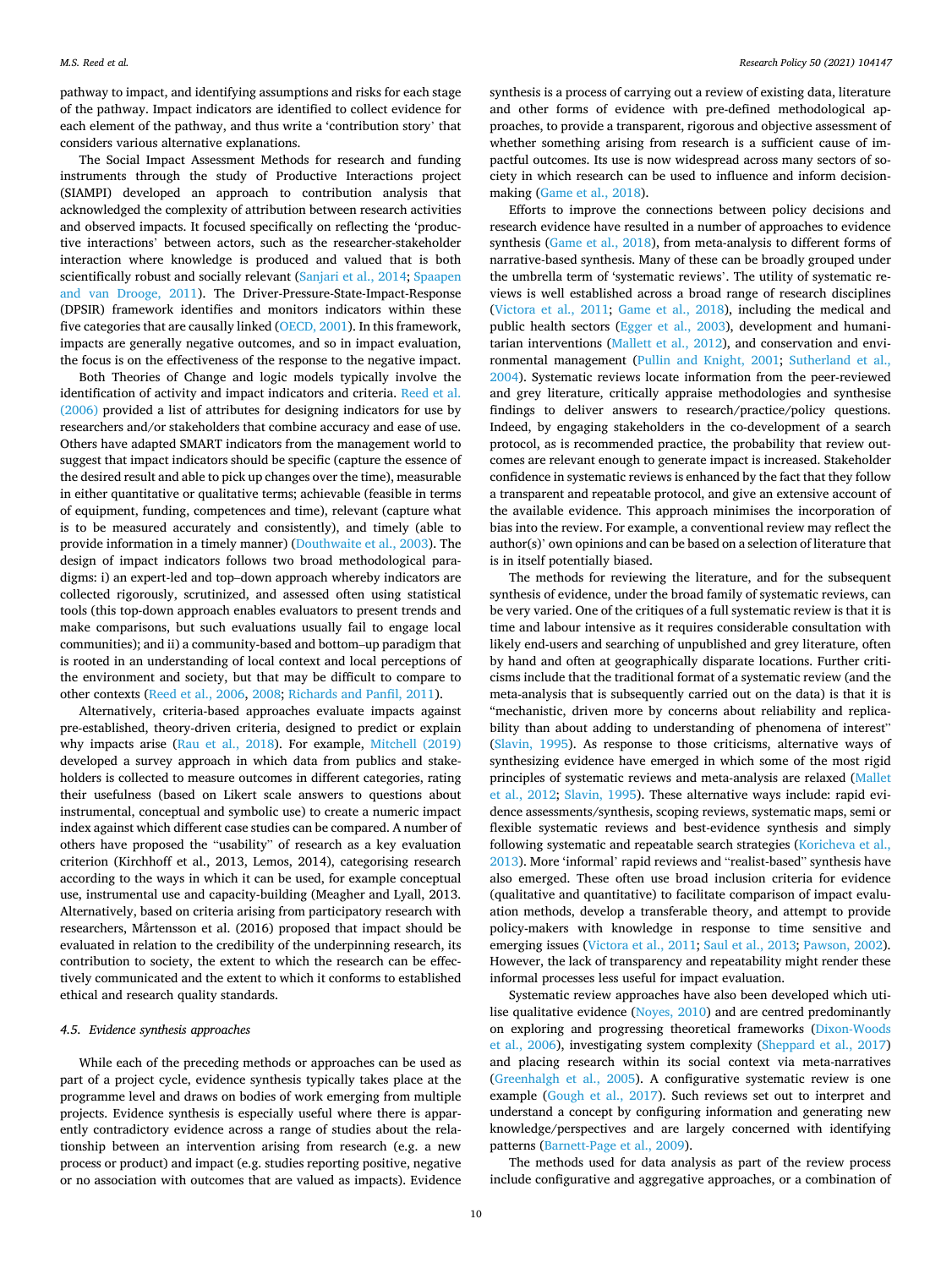the two. Configurative methods aim to formulate ways of understanding phenomena and their meaning/value, usually through the review of qualitative data. Aggregative methods combine the (generally quantitative) findings of similar studies to judge the strength of a conclusion and normally follow a more traditional statistical/meta-analytical approach ([Gough et al., 2017\)](#page-13-0). Whereas classic quantitative aggregative reviews are likely to be meta-analysing similar forms of data, configurative reviews are concerned with identifying patterns provided by heterogeneity [\(Barnett-Page et al., 2009](#page-12-0)). As such, they are ideal for synthesising evidence from different disciplines or methodologies. The choice between them, or how they are combined, usually depends on data quality and availability, which is often driven by the heterogeneity in methods used by researchers to address the questions underpinning the impact that needs to be evaluated.

The different variables measured, methods used and ways of reporting outcomes is a significant constraint preventing evidence synthesis in systematic reviews. In response to this challenge, a number of attempts have been made to develop standards of evidence in specific domains. For example, the Alliance for Useful Evidence reviewed 18 standards of evidence currently used in UK social policy and called for the creation of a single set of standards that could enable more effective comparison between policy appraisals [\(Puttick, 2018](#page-14-0)). This is similar to approaches to evidence in the medical research community (e.g. the use of common outcome measures for chronic pain clinical trials enabling findings to be synthesised across studies in meta-analyses to inform evidence-based medicine policy and practice; [Turk et al., 2003](#page-14-0)) and could in theory be applied to the generation of evidence for research impact.

Regardless of the specific approach taken to the review, or to the analysis of resultant data, one of the great strengths of following systematic approaches, is that reviews are updatable as new evidence becomes available. Thus, systematic approaches allow tracking, through time, of the nature and pathways through which evidence travels through the literature resulting in impact on wider society.

#### **5. A methodological framework for research impact evaluation**

In this penultimate section, we explain how the different types of impact evaluation identified in the previous section fit into a broader methodological framework. [Fig. 2](#page-12-0) shows how research leads to possible impacts via an impact plan and pathways to impact (in the case of serendipitous impacts, the impact plan is missing but pathways can still typically be traced). However, these possible impact claims may be contested in terms of their significance or reach, or on the basis of the evidence that significant or far-reaching impacts can be attributed to the research. Therefore, for impacts to be considered demonstrable, an impact evaluation needs to be designed (denoted by the grey box in [Fig. 2\)](#page-12-0). Ideally evaluations can draw on monitoring that has been designed to track progress towards planned impacts (however an evaluation can proceed in the absence of monitoring, drawing on alternative sources of evidence). Monitoring can provide formative feedback that can help adapt and refine pathways (the feedback loop in [Fig. 2](#page-12-0)), increasing the likelihood of delivering impacts. Various types of monitoring can be used as part of the evaluation process depending on the nature and purpose of the impact evaluation. $<sup>1</sup>$  In addition to monitoring</sup> data (such as intervention outcome data), the evaluation may produce other evidence (such as health economics evidence of cost savings resulting from the intervention), which taken together demonstrate that significant and far-reaching impacts were derived from the research.

[Table 1](#page-5-0) identifies five types of evaluation design, and [Fig. 2](#page-12-0) suggests that there are two key factors likely to inform the choice between these evaluation designs. First the choice of evaluation design must be suited to the context in which it is to be used, including the resources available (some types of evaluation design, such as experimental methods, can be time consuming and resource intensive), the scope of the evaluation (e. g. in spatial or temporal scale or the range of linked systems to be considered), the types of impact being evaluated (as noted in [Table 1](#page-5-0), some types of evaluation design are suited to evaluating certain types of impact), and the ontology and epistemology of the team selecting the evaluation design (see introduction to [Section 4\)](#page-4-0). Based on the theoretical constructs that emerged from the analysis of literature (described in the introduction to [Section 4\)](#page-4-0), the choice of evaluation design will also reflect the aims of the evaluation, for example the extent to which the evaluate aims to provide summative versus formative feedback, or provide evidence of necessary versus sufficient causal links between research and impact. Evaluations are typically designed to establish relationships between research and impacts along causal chains (which often include the evaluation of knowledge exchange activities or pathways to impact). It can be possible to attribute impact to research through long causal chains, however the strength of evidence for research impact is only as strong as the weakest link in the chain. As a result, attribution in long causal chains is often partial, indicating that research may have been necessary amongst other factors or may have only made a minor, contestable contribution to impact, give the range of confounding factors at play at the end of a long causal chain.

#### **6. Conclusion**

With sufficient time and resources, there are now evaluation methods that can be used to monitor and assess almost any impact arising from research. Knowing what delivers impact (and what does not) can help researchers and research evaluators anticipate challenges and avoid using methods that are unlikely to work or that might lead to unintended negative consequences. When things do not go according to plan, evaluation findings can give researchers ideas about how to get things back on track or do things better next time. Whether for funders, the media or the wider public, the process of evaluating impact often enables researchers to communicate the value of research to wider audiences.

In this paper, we have provided new definitions of research impact and impact evaluation informed by our analysis of the literature, including a new way to conceive of reach as scaling up and/or out, that can be applied in any disciplinary context. Based on these definitions, we have sought to simplify the bewildering range of methods and approaches available into five types of evaluation design that can be used to guide the selection of relevant evaluation methods and approaches. Like any typology, there are many alternative ways we could have divided and named the types of evaluation we came across in the review. As a typology of evaluation designs, it includes types of method (e.g. experimental or arts-based) and types of approach (e.g. indicator-based approaches or systematic review). Indicator-based and systematic review approaches may be operationalised using any number of methods, including methods from other parts of the typology. While this introduces potential overlap between types, indicator-based and systematic review approaches are widely used in impact evaluation, and to remove these from the typology to avoid potential overlap would significantly constrain the utility of the typology for identifying the most relevant type of evaluation design for any given purpose or context.

This typology then formed the basis for a wider methodological framework to guide anyone who needs to select a relevant evaluation design and methods to causally link impacts to research and assess their significance and reach. There are almost as many evaluation methods and approaches as there are impacts, and as researchers seek to demonstrate new impacts, methods will continue to evolve. The audience for this paper is also diverse, and the needs of researchers may

 $1$  Monitoring can be categorized as follows: i) surveillance monitoring is about assessing long-term changes in conditions resulting from an activity; ii) operational monitoring consists of implementing additional measure for cases where there is risk of failure of not meeting initial directives; and iii) investigative monitoring determines reasons to failure.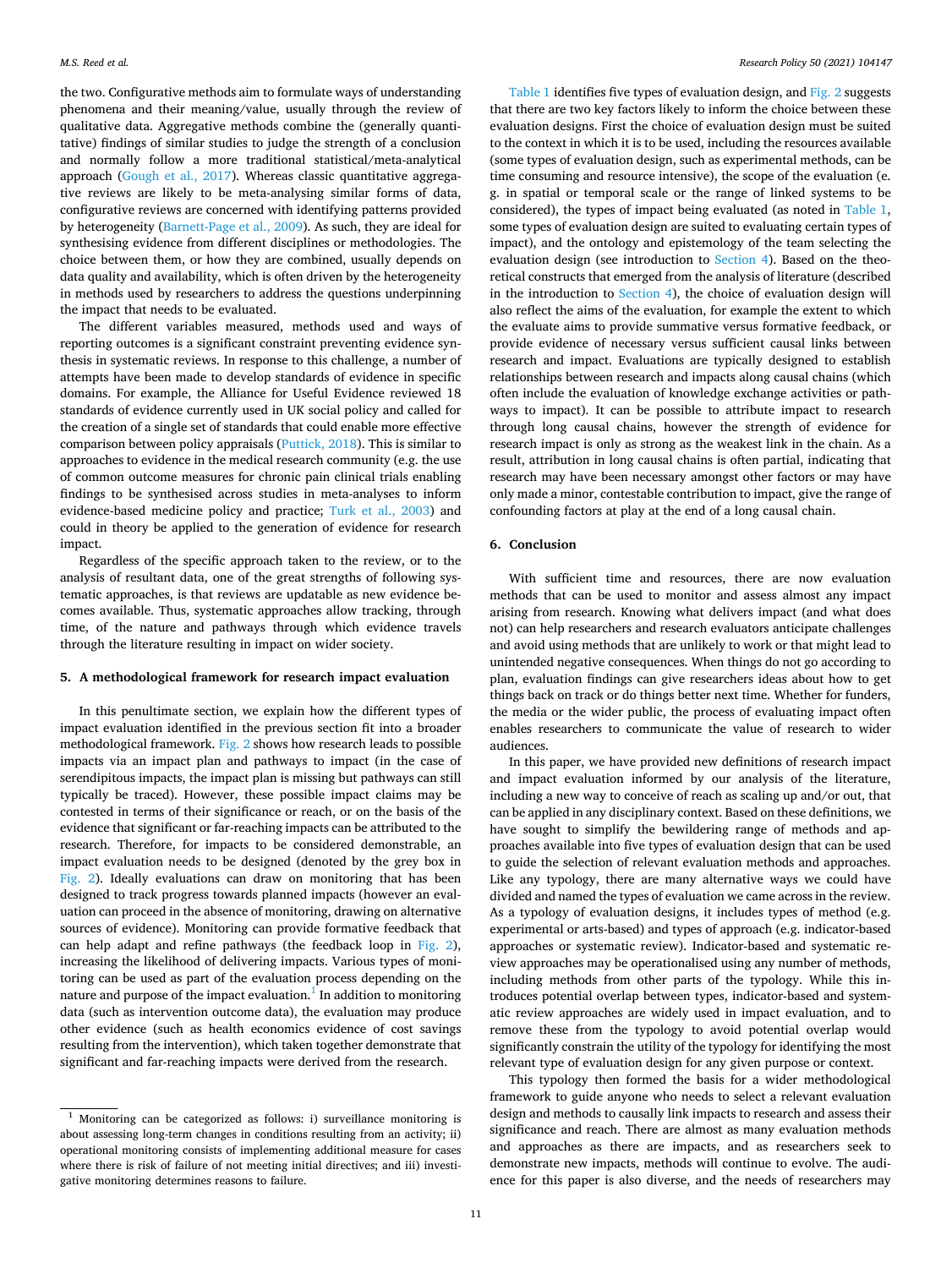<span id="page-12-0"></span>

**Fig. 2.** Methodological framework for evaluating research impact.

differ substantially from those of funders and other stakeholders seeking to evaluate impact. While we have sought to generalise as far as possible through the construction of our typology and methodological framework, to provide methods that can be used across contexts and for different purposes, it is important to recognise the differences between these groups, and how their contexts, perceptions and beneficiaries are likely to change over time. Although it is impossible to capture all possible methods for evaluating impact, we hope that the examples provided under each type of evaluation design will stimulate additional reading and experimentation. Using the methodological framework described in this paper, it should be possible for researchers, funders and other stakeholders working across multiple disciplines to design more effective evaluations to evidence the impact of research.

#### **CRediT authorship contribution statement**

**M.S. Reed:** Conceptualization, Methodology, Formal analysis, Writing - original draft, Writing - review & editing, Visualization, Project administration. M. Ferré: Writing - original draft, Writing - review & editing. **J. Martin-Ortega:** Writing - original draft, Writing - review & editing. **R. Blanche:** Writing - original draft, Writing - review & editing. **R. Lawford-Rolfe:** Writing - review & editing. **M. Dallimer:** Writing original draft, Writing - review & editing. **J. Holden:** Writing - review & editing, Funding acquisition.

#### **Declaration of Competing Interest**

Professor Mark Reed is CEO of Fast Track Impact Ltd. All other

authors declare that they have no known competing interest.

#### **Acknowledgements**

The authors were supported by the Integrated Catchment Solutions Programme (iCASP) funded by the UK Natural Environment Research Council's Regional Impact from Science of the Environment scheme (grant NE/P011160/1).

#### **References**

- [Alla, K., Hall, W.D., Whiteford, H.A., Head, B.W., Meurk, C.S, 2017. How do we define](http://refhub.elsevier.com/S0048-7333(20)30222-5/sbref0001)  [the policy impact of public health research? a systematic review. Health Res. Policy](http://refhub.elsevier.com/S0048-7333(20)30222-5/sbref0001)  [Systems 15, 84](http://refhub.elsevier.com/S0048-7333(20)30222-5/sbref0001).
- Alvarez, S., Douthwaite, B., Thiele, G., Mackay, R., Córdoba, D., Tehelen, K, 2010. [Participatory Impact Pathways Analysis: a practical method for project planning and](http://refhub.elsevier.com/S0048-7333(20)30222-5/sbref0002)  [evaluation. Dev. Pract. 20, 946](http://refhub.elsevier.com/S0048-7333(20)30222-5/sbref0002)–958.
- Australian Research Council (ARC), 2017. Engagement and impact assessment. Access via: <https://www.arc.gov.au/engagement-and-impact-assessment>.
- Bamberger M., 2012. Introduction to mixed methods in impact evaluation. Impact Evaluation Notes No. 3.
- [Barnett-Page, E., Thomas, J., 2009. Methods for the synthesis of qualitative research: a](http://refhub.elsevier.com/S0048-7333(20)30222-5/sbref0005) [critical review. BMC Med. Res. Methodol. 9, 59](http://refhub.elsevier.com/S0048-7333(20)30222-5/sbref0005).
- [Baumeister, R.F., Leary, M.R, 1997. Writing narrative literature reviews. Rev. General](http://refhub.elsevier.com/S0048-7333(20)30222-5/sbref0006) [Psychol. 1, 311](http://refhub.elsevier.com/S0048-7333(20)30222-5/sbref0006).
- Bayley, J.E., Phipps, D., 2017. Building the concept of research impact literacy. Evidence Policy. <https://doi.org/10.1332/174426417X15034894876108>.
- [Befani, B., Stedman-Bryce, G., 2017 Jan. Process tracing and bayesian updating for](http://refhub.elsevier.com/S0048-7333(20)30222-5/sbref0008) [impact evaluation. Evaluation 23 \(1\), 42](http://refhub.elsevier.com/S0048-7333(20)30222-5/sbref0008)–60.
- [Bornmann, L., 2012. Measuring the societal impact of research: research is less and less](http://refhub.elsevier.com/S0048-7333(20)30222-5/sbref0009)  assessed on scientific impact alone—[we should aim to quantify the increasingly](http://refhub.elsevier.com/S0048-7333(20)30222-5/sbref0009) [important contributions of science to society. EMBO Rep. 13 \(8\), 673](http://refhub.elsevier.com/S0048-7333(20)30222-5/sbref0009)–676.
- [Bozeman, B., Sarewitz, D., 2011. Public value mapping and science policy evaluation.](http://refhub.elsevier.com/S0048-7333(20)30222-5/sbref0011) [Minerva 49, 1](http://refhub.elsevier.com/S0048-7333(20)30222-5/sbref0011)–23.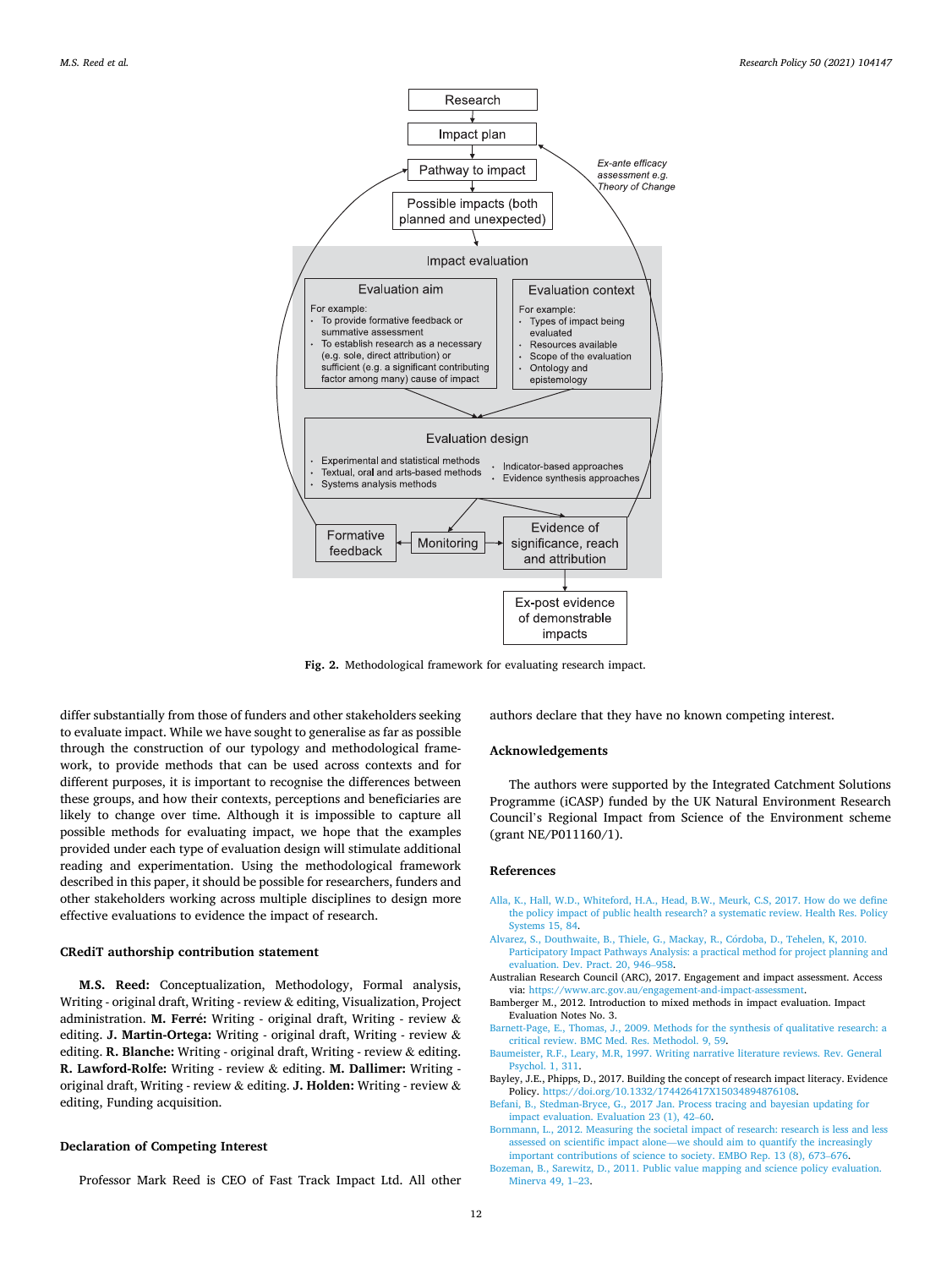<span id="page-13-0"></span>[Bozeman, B., Youtie, J., 2017. Socio-economic impacts and public value of government](http://refhub.elsevier.com/S0048-7333(20)30222-5/sbref0013)[funded research: lessons from four US National Science Foundation initiatives. Res.](http://refhub.elsevier.com/S0048-7333(20)30222-5/sbref0013)  [Policy 46, 1387](http://refhub.elsevier.com/S0048-7333(20)30222-5/sbref0013)–1398.

[Boydell, K., Gladstone, B., Volpe, T., Allemang, B., Stasiulis, E, 2012. The production and](http://refhub.elsevier.com/S0048-7333(20)30222-5/sbref0014)  [dissemination of knowledge: a scoping review of arts-based health research. Forum](http://refhub.elsevier.com/S0048-7333(20)30222-5/sbref0014)  [Qual. Sozialforschung / Forum: Qual. Social Res. 13 \(1\). Art. 32.](http://refhub.elsevier.com/S0048-7333(20)30222-5/sbref0014)

[Braham, M., Van Hees, M., 2009. Degrees of causation. Erkenntnis 71 \(3\), 323](http://refhub.elsevier.com/S0048-7333(20)30222-5/sbref0015)–344. [Brewer, J.D., 2011. The impact of impact. Res Eval 20, 255](http://refhub.elsevier.com/S0048-7333(20)30222-5/sbref0016)–256.

Bulaitis, Z. (2017) 'Measuring impact in the humanities: learning from accountability and economics in a contemporary history of cultural value', Palgrave Communications, 3: 71–9.

[Byrne, E., Daykin, N., Coad, J, 2016. Participatory photography in qualitative research: a](http://refhub.elsevier.com/S0048-7333(20)30222-5/sbref0019)  [methodological review. Visual Methodol. 4 \(2\), 1](http://refhub.elsevier.com/S0048-7333(20)30222-5/sbref0019)–12.

- [Byrne, E., Elliott, E., Saltus, R., Angharad, J, 2018. The creative turn in evidence for](http://refhub.elsevier.com/S0048-7333(20)30222-5/sbref0020) [public health: community and arts-based methodologies. J. Public Health \(Bangkok\)](http://refhub.elsevier.com/S0048-7333(20)30222-5/sbref0020)  [40 \(1\), i24](http://refhub.elsevier.com/S0048-7333(20)30222-5/sbref0020)–i30.
- [Chamberlain, K., McGuigan, K., Anstiss, D., Marshall, K, 2018. A change of view: arts](http://refhub.elsevier.com/S0048-7333(20)30222-5/sbref0023)[based research and psychology. Qual. Res. Psychol. 15 \(2](http://refhub.elsevier.com/S0048-7333(20)30222-5/sbref0023)–3), 131–139.

[Chambers, R., 2013. Ideas For Development. Routledge.](http://refhub.elsevier.com/S0048-7333(20)30222-5/sbref0024)

[Chapman, D.S., Termansen, M., Jin, N., Quinn, C.H., Cornell, S.J., Fraser, E.D.G.,](http://refhub.elsevier.com/S0048-7333(20)30222-5/sbref0025) [Hubacek, K., Kunin, W.E., Reed, M.S, 2009. Modelling the coupled dynamics of](http://refhub.elsevier.com/S0048-7333(20)30222-5/sbref0025)  [moorland management and vegetation in the UK uplands. J. Appl. Ecol. 46,](http://refhub.elsevier.com/S0048-7333(20)30222-5/sbref0025) 278–[288](http://refhub.elsevier.com/S0048-7333(20)30222-5/sbref0025).

- [Checkland, P., 2000. Soft systems methodology: a thirty year retrospective. Syst. Res.](http://refhub.elsevier.com/S0048-7333(20)30222-5/sbref0026)  [Behav. Sci. 17 \(S1\), S11](http://refhub.elsevier.com/S0048-7333(20)30222-5/sbref0026)–S58.
- [Chubb, J., Reed, M.S., 2018. The politics of research impact: implications for research](http://refhub.elsevier.com/S0048-7333(20)30222-5/sbref0027)  [funding, motivation and quality. British Politics 13, 295](http://refhub.elsevier.com/S0048-7333(20)30222-5/sbref0027)–311.
- [Chubb, J., Watermeyer, R., Wakeling, P., 2017. Fear and loathing in the academy? the](http://refhub.elsevier.com/S0048-7333(20)30222-5/sbref0028) [role of emotion in response to an impact agenda in the UK and Australia. Higher](http://refhub.elsevier.com/S0048-7333(20)30222-5/sbref0028) [Educ. Res. Dev. 36 \(3\).](http://refhub.elsevier.com/S0048-7333(20)30222-5/sbref0028)
- Coates P., Brady E., Church A., Cowell B., Daniels S., DeSilvey C., Fish R., Holyoak V., Horrell D., Mackey S., Pite R., Stibbe A., Waters R. Arts & humanities perspectives on cultural ecosystem services. Arts and Humanities Working Group Final Report, 2014. Available from: [http://randd.defra.gov.uk/Document.aspx?Document](http://randd.defra.gov.uk/Document.aspx?Document=12303_WP5_AandHAnnex1_ArtsandHumanitiesPerspectivesonEcosystemServices_25June.pdf)=12303\_WP5\_ [AandHAnnex1\\_ArtsandHumanitiesPerspectivesonEcosystemServices\\_25June.pdf.](http://randd.defra.gov.uk/Document.aspx?Document=12303_WP5_AandHAnnex1_ArtsandHumanitiesPerspectivesonEcosystemServices_25June.pdf)

[Coemans, S., Wang, C., Leysen, J., Hannes, K, 2015. The use of arts-based methods in](http://refhub.elsevier.com/S0048-7333(20)30222-5/sbref0030)  [community-based research with vulnerable populations: protocol for a scoping](http://refhub.elsevier.com/S0048-7333(20)30222-5/sbref0030) [review. Int. J. Educ. Res. 71, 33](http://refhub.elsevier.com/S0048-7333(20)30222-5/sbref0030)–39.

[Crossick, G., Kaszynska, P., 2016. Understanding the Value of Arts and culture: the AHRC](http://refhub.elsevier.com/S0048-7333(20)30222-5/sbref0031)  [Cultural Value Project. Arts and Humanities Research Council](http://refhub.elsevier.com/S0048-7333(20)30222-5/sbref0031).

- [Danto, A., 1962. Narrative sentences. Hist. Theory 2 \(2\), 146](http://refhub.elsevier.com/S0048-7333(20)30222-5/sbref0032)–179. [Daykin, N., Gray, K., McCree, M., Willis, J, 2017. Creative and credible evaluation for](http://refhub.elsevier.com/S0048-7333(20)30222-5/sbref0033)  [arts, health and well-being: opportunities and challenges of co-production. Arts](http://refhub.elsevier.com/S0048-7333(20)30222-5/sbref0033) [Health 9 \(2\), 123](http://refhub.elsevier.com/S0048-7333(20)30222-5/sbref0033)–138. May 4.
- Dickson I.M., Butchart S.H.M., Dauncey V., Hughes J., Jefferson R., Merriman J.C., Munroe R., Pearce-Higgins J.P., Stephenson P.J., Sutherland W.J., Thomas D.H.L., Trevelyan R. PRISM – toolkit for evaluating the outcomes and impacts of small/ medium-sized conservation projects. Version 1. 2017. Available from [www.conserv](http://www.conservationevaluation.org)  [ationevaluation.org.](http://www.conservationevaluation.org)

[Dimick, J.B., Ryan, A.M., 2014. Methods for evaluating changes in health care policy: the](http://refhub.elsevier.com/S0048-7333(20)30222-5/sbref0035)  [difference-in-differences approach. JAMA 312 \(22\), 2401](http://refhub.elsevier.com/S0048-7333(20)30222-5/sbref0035)–2402. Dec 10.

- Directorate-General for Research and Innovation (European Commission). A new horizon for Europe: impact assessment of the 9th EU framework programme for research and innovation. ISBN 978-92-79-81000-8; 2018.
- [Dixon-Woods, M., Cavers, D., Agarwal, S., Annandale, E., Arthur, A., Harvey, J., Hsu, R.,](http://refhub.elsevier.com/S0048-7333(20)30222-5/sbref0037)  [Katbamna, S., Olsen, R., Smith, L., Riley, R, 2006 Dec. Conducting a critical](http://refhub.elsevier.com/S0048-7333(20)30222-5/sbref0037)  [interpretive synthesis of the literature on access to healthcare by vulnerable groups.](http://refhub.elsevier.com/S0048-7333(20)30222-5/sbref0037)  [BMC Med. Res. Methodol. 6 \(1\), 35](http://refhub.elsevier.com/S0048-7333(20)30222-5/sbref0037).
- [Donovan, C., Hanney, S., 2011. The 'payback framework](http://refhub.elsevier.com/S0048-7333(20)30222-5/sbref0038)'explained. Res. Eval. 20 (3), 181–[183](http://refhub.elsevier.com/S0048-7333(20)30222-5/sbref0038).
- [Douglas, K., Carless, D., 2018. Engaging with arts-based research: a story in three parts.](http://refhub.elsevier.com/S0048-7333(20)30222-5/sbref0039)  [Qual. Res. Psychol. 15, 2](http://refhub.elsevier.com/S0048-7333(20)30222-5/sbref0039)–3.
- [Douthwaite, B., Kuby, T., van de Fliert, E., Schulzd, S, 2003. Impact pathway evaluation:](http://refhub.elsevier.com/S0048-7333(20)30222-5/sbref0040)  [an approach for achieving and attributing impact in complex systems. Agric. Syst.](http://refhub.elsevier.com/S0048-7333(20)30222-5/sbref0040)  [78, 243](http://refhub.elsevier.com/S0048-7333(20)30222-5/sbref0040)–265.

[Douthwaite, B., Schulz, S., 2011. Spanning the attribution gap: the use of program theory](http://refhub.elsevier.com/S0048-7333(20)30222-5/sbref0041)  [to link project outcomes to ultimate goals in INRM and IPM. In: Paper presented at](http://refhub.elsevier.com/S0048-7333(20)30222-5/sbref0041)  [the INRM Workshop. Cali \(Colombia\).](http://refhub.elsevier.com/S0048-7333(20)30222-5/sbref0041)

[Dunn, V., Mellor, T., 2017. Creative participatory projects with young people: reflections](http://refhub.elsevier.com/S0048-7333(20)30222-5/sbref0042)  [over five years. Res. All 1, 284](http://refhub.elsevier.com/S0048-7333(20)30222-5/sbref0042)–299.

[Edler, J., Georghiou, L., Blind, K., Uyarra, E, 2012. Evaluating the demand side: new](http://refhub.elsevier.com/S0048-7333(20)30222-5/sbref0044) [challenges for evaluation. Res. Eval. 21 \(1\), 33](http://refhub.elsevier.com/S0048-7333(20)30222-5/sbref0044)–47.

[Egger, M., Juni, P., Bartlett, C., Holenstein, F., Sterne, J, 2003. How important are](http://refhub.elsevier.com/S0048-7333(20)30222-5/sbref0045)  [comprehensive literature searches and the assessment of trial quality in systematic](http://refhub.elsevier.com/S0048-7333(20)30222-5/sbref0045)  [reviews? Empir. Study. Health Technol. Assess 7, 1](http://refhub.elsevier.com/S0048-7333(20)30222-5/sbref0045)–76.

Ewen, J., Parkin, G., O'[Connell, P.E, 2000. SHETRAN: distributed river basin flow and](http://refhub.elsevier.com/S0048-7333(20)30222-5/sbref0046)  [transport modeling system. J. Hydrol. Eng. 5, 250](http://refhub.elsevier.com/S0048-7333(20)30222-5/sbref0046)–258.

[Falagas, M.E., Pitsouni, E.I., Malietzis, G.A., Pappas, G, 2008. Comparison of PubMed,](http://refhub.elsevier.com/S0048-7333(20)30222-5/sbref0047)  [Scopus, web of science, and Google scholar: strengths and weaknesses. The FASEB J.](http://refhub.elsevier.com/S0048-7333(20)30222-5/sbref0047)  [22 \(2\), 338](http://refhub.elsevier.com/S0048-7333(20)30222-5/sbref0047)–342.

[Fraser, K.D., Sayah, F, 2011. Arts-based methods in health research: a systematic review](http://refhub.elsevier.com/S0048-7333(20)30222-5/sbref0048)  [of the literature. Arts Health 3 \(2\), 110](http://refhub.elsevier.com/S0048-7333(20)30222-5/sbref0048)–145.

[Funnell, S.C., Rogers, P.J, 2011. Purposeful Program theory: Effective use of Theories of](http://refhub.elsevier.com/S0048-7333(20)30222-5/sbref0049)  [Change and Logic Models. John Wiley](http://refhub.elsevier.com/S0048-7333(20)30222-5/sbref0049) & Sons.

- [Game, E.T., Tallis, H., Olander, L., Alexander, S.M., Busch, J., Cartwright, N., Kalies, E.L.,](http://refhub.elsevier.com/S0048-7333(20)30222-5/sbref0050)  [Masuda, Y.J., Mupepele, A.C., Qiu, J., Rooney, A, 2018. Cross-discipline evidence](http://refhub.elsevier.com/S0048-7333(20)30222-5/sbref0050)  [principles for sustainability policy. Nature Sustain. 1, 452](http://refhub.elsevier.com/S0048-7333(20)30222-5/sbref0050).
- Gaunand, A., Hocde, A., Lemarié, S., Matt, M., De Turckheim, E, 2015. How does public [agricultural research impact society? a characterization of various patterns. Res.](http://refhub.elsevier.com/S0048-7333(20)30222-5/sbref0051)  [Policy 44, 849](http://refhub.elsevier.com/S0048-7333(20)30222-5/sbref0051)–861.

Garbarino, A., Holland, J., 2009. Quantitative and Qualitative Methods in Impact; Issues Paper. Governance and Social Development Resource Centre. Available at: [http://](http://www.gsdrc.org/docs/open/eirs4.pdf)  [www.gsdrc.org/docs/open/eirs4.pdf.](http://www.gsdrc.org/docs/open/eirs4.pdf)

[Garcia, C., Dray, A., Aubert, S., Reibelt, L.M., Waeber, P.O, 2015. Scenarios of](http://refhub.elsevier.com/S0048-7333(20)30222-5/sbref0053)

[biodiversity exploring possible futures for management. Akon](http://refhub.elsevier.com/S0048-7333(20)30222-5/sbref0053)'ny Ala 32. [Gerstenblatt, P., 2013. Collage portraits as a method of analysis in qualitative research.](http://refhub.elsevier.com/S0048-7333(20)30222-5/sbref0054)  [Int. J. Qual. Methods 12 \(1\), 294](http://refhub.elsevier.com/S0048-7333(20)30222-5/sbref0054)–309.

Gertler P.J., Martinez S., Premand P., Rawlings L.B., Vermeersch C.M.J. Impact evaluation in practice, Washington DC: World Bank; 2011.

[Geuna, A., Piolatto, M., 2016. Research assessment in the UK and Italy: costly and](http://refhub.elsevier.com/S0048-7333(20)30222-5/sbref0056) [difficult, but probably worth it \(at least for a while\). Res. Policy 45, 260](http://refhub.elsevier.com/S0048-7333(20)30222-5/sbref0056)–271.

- [Gough, D., Oliver, S., Thomas, J., 2017. An Introduction to Systematic Reviews. editors.](http://refhub.elsevier.com/S0048-7333(20)30222-5/sbref0058)  [Sage. Mar 28](http://refhub.elsevier.com/S0048-7333(20)30222-5/sbref0058).
- Grant, J., 2015. The nature, scale and beneficiaries of research impact: an initial analysis of Research Excellence Framework (REF). In: 2014 impact case studies. Research Report 2015/01. King's College, London, UK. Access via. [https://www.kcl.ac.](https://www.kcl.ac.uk/sspp/policy-institute/publications/Analysis-of-REF-impact.pdf) [uk/sspp/policy-institute/publications/Analysis-of-REF-impact.pdf](https://www.kcl.ac.uk/sspp/policy-institute/publications/Analysis-of-REF-impact.pdf).

[Greene, E.J., Darley, J.M., 1998. Effects of necessary, sufficient, and indirect causation](http://refhub.elsevier.com/S0048-7333(20)30222-5/sbref0060) [on judgments of criminal liability. Law Hum. Behav. 22 \(4\), 429](http://refhub.elsevier.com/S0048-7333(20)30222-5/sbref0060)–451.

- [Greenhalgh, T., Robert, G., Macfarlane, F., Bate, P., Kyriakidou, O., Peacock, R, 2005.](http://refhub.elsevier.com/S0048-7333(20)30222-5/sbref0061) [Storylines of research in diffusion of innovation: a meta-narrative approach to](http://refhub.elsevier.com/S0048-7333(20)30222-5/sbref0061)  [systematic review. Soc. Sci. Med. 61, 417](http://refhub.elsevier.com/S0048-7333(20)30222-5/sbref0061)–430.
- [Greenhalgh, T., Thorne, S., Malterud, K, 2018. Time to challenge the spurious hierarchy](http://refhub.elsevier.com/S0048-7333(20)30222-5/sbref0062)  [of systematic over narrative reviews? Eur. J. Clin. Invest. 48 \(6\), e12931.](http://refhub.elsevier.com/S0048-7333(20)30222-5/sbref0062)
- [Greenwood, J., 2012. Arts-based research: weaving magic and meaning. Int. J. Educ. Arts](http://refhub.elsevier.com/S0048-7333(20)30222-5/sbref0063)  [13 \(Interlude 1\)](http://refhub.elsevier.com/S0048-7333(20)30222-5/sbref0063).
- [Halse, C., Mowbray, S., 2011. The impact of the doctorate. Stud. Higher Educ. 36,](http://refhub.elsevier.com/S0048-7333(20)30222-5/sbref0065)  513–[525](http://refhub.elsevier.com/S0048-7333(20)30222-5/sbref0065).
- [Harper, D., 2002. Talking about pictures: a case for photo elicitation. Visual Stud. 17 \(1\),](http://refhub.elsevier.com/S0048-7333(20)30222-5/sbref0066)  13–[26](http://refhub.elsevier.com/S0048-7333(20)30222-5/sbref0066).
- [Hewlett, K., Bond, K., Hinrichs-Krapels, S, 2017. The Creative Role of Research:](http://refhub.elsevier.com/S0048-7333(20)30222-5/sbref0067)  [Understanding research Impact in the Creative and Cultural Sector. London: Kings](http://refhub.elsevier.com/S0048-7333(20)30222-5/sbref0067) [College, London](http://refhub.elsevier.com/S0048-7333(20)30222-5/sbref0067).

[Treasury, H.M., 2011. The Magenta Book: Guidance for Evaluation. HM Treasury,](http://refhub.elsevier.com/S0048-7333(20)30222-5/sbref0069)  [London.](http://refhub.elsevier.com/S0048-7333(20)30222-5/sbref0069)

- [Joly, P.-.B., Gaunand, A., Colinet, L., Lar](http://refhub.elsevier.com/S0048-7333(20)30222-5/sbref0070)édo, P., Lemarié, S., Matt, M., 2015. ASIRPA: a [comprehensive theory-based approach to assessing the societal impacts of a research](http://refhub.elsevier.com/S0048-7333(20)30222-5/sbref0070)  [organization. Res. Eval. 24 \(4\), 1](http://refhub.elsevier.com/S0048-7333(20)30222-5/sbref0070)–14.
- [Julian, D.A., Jones, A., Deyo, D, 1995. Open systems evaluation and the logic model:](http://refhub.elsevier.com/S0048-7333(20)30222-5/sbref0072) [program planning and evaluation tools. Eval. Program. Plann. 18 \(4\), 333](http://refhub.elsevier.com/S0048-7333(20)30222-5/sbref0072)–341.
- Kenter, J.O., Reed, M.S., Irvine, K.N., O'[Brien, E., Brady, E., Bryce, R., Christie, M.,](http://refhub.elsevier.com/S0048-7333(20)30222-5/sbref0073)  [Church, A., Cooper, N., Davies, A., Hockley, N., Fazey, I., Jobstvogt, N., Molloy, C.,](http://refhub.elsevier.com/S0048-7333(20)30222-5/sbref0073)  [Orchard-Webb, J., Ravenscroft, N., Ryan, M., Watson, V, 2014. UK national](http://refhub.elsevier.com/S0048-7333(20)30222-5/sbref0073)  [ecosystem assessment follow-on. In: Work Package Report 6: Shared, Plural and](http://refhub.elsevier.com/S0048-7333(20)30222-5/sbref0073)  [Cultural Values of Ecosystems. UNEP-WCMC, LWEC.](http://refhub.elsevier.com/S0048-7333(20)30222-5/sbref0073)
- [Khandker, S., B. Koolwal, G., Samad, H., 2009. Handbook On Impact evaluation:](http://refhub.elsevier.com/S0048-7333(20)30222-5/sbref0074)  [Quantitative Methods and Practices. The World Bank](http://refhub.elsevier.com/S0048-7333(20)30222-5/sbref0074).
- [Koricheva, J., Gurevitch, J., Mengersen, K., 2013. Handbook of Meta-Analysis in Ecology](http://refhub.elsevier.com/S0048-7333(20)30222-5/sbref0075)  [and Evolution. editors. Princeton University Press](http://refhub.elsevier.com/S0048-7333(20)30222-5/sbref0075).
- [Lance, P., Guilkey, D., Hattori, A., Angeles, G, 2014. How Do We Know If a Program](http://refhub.elsevier.com/S0048-7333(20)30222-5/sbref0076) [Made a difference? A guide to Statistical Methods For Program Impact Evaluation.](http://refhub.elsevier.com/S0048-7333(20)30222-5/sbref0076) [MEASURE Evaluation, Chapel Hill, North Carolina.](http://refhub.elsevier.com/S0048-7333(20)30222-5/sbref0076)
- [Mackie, J.L., 1974. The Cement of the universe: a Study of Causation. Oxford University](http://refhub.elsevier.com/S0048-7333(20)30222-5/sbref0077)  [Press, Oxford, UK.](http://refhub.elsevier.com/S0048-7333(20)30222-5/sbref0077)
- [Mallett, R., Hagen-Zanker, J., Slater, R., Duvendack, M, 2012. The benefits and](http://refhub.elsevier.com/S0048-7333(20)30222-5/sbref0078) [challenges of using systematic reviews in international development research.](http://refhub.elsevier.com/S0048-7333(20)30222-5/sbref0078)  [J. Dev. Effectiveness 4 \(3\), 445](http://refhub.elsevier.com/S0048-7333(20)30222-5/sbref0078)–455.
- Martín-Martín, A., Orduna-Malea, E., Thelwall, M., López-Cózar, E.D, 2018a. Google [Scholar, Web of Science, and Scopus: a systematic comparison of citations in 252](http://refhub.elsevier.com/S0048-7333(20)30222-5/sbref0079)  [subject categories. J. Informetr. 12 \(4\), 1160](http://refhub.elsevier.com/S0048-7333(20)30222-5/sbref0079)–1177.
- Martín-Martín, A., Orduna-Malea, E., López-Cózar, E.D, 2018b. Coverage of highly-cited [documents in Google Scholar, Web of Science, and Scopus: a multidisciplinary](http://refhub.elsevier.com/S0048-7333(20)30222-5/sbref0080)  [comparison. Scientometrics 116 \(3\), 2175](http://refhub.elsevier.com/S0048-7333(20)30222-5/sbref0080)–2188.
- [Matt, M., Gaunand, A., Joly, P.B., Colinet, L., 2017. Opening the black box of](http://refhub.elsevier.com/S0048-7333(20)30222-5/sbref0081)  impact–[Ideal-type impact pathways in a public agricultural research organization.](http://refhub.elsevier.com/S0048-7333(20)30222-5/sbref0081)  [Res. Policy 46 \(1\), 207](http://refhub.elsevier.com/S0048-7333(20)30222-5/sbref0081)–218.
- Mayne, J., 2012. Making causal claims. In: ILAC Brief 26. CGIAR. Available at: [https://c](https://cgspace.cgiar.org/bitstream/handle/10568/70211/ILAC_Brief26_Making%20causal%20claims.pdf?sequence=1)  [gspace.cgiar.org/bitstream/handle/10568/70211/ILAC\\_Brief26\\_Making%20causal](https://cgspace.cgiar.org/bitstream/handle/10568/70211/ILAC_Brief26_Making%20causal%20claims.pdf?sequence=1)  [%20claims.pdf?sequence](https://cgspace.cgiar.org/bitstream/handle/10568/70211/ILAC_Brief26_Making%20causal%20claims.pdf?sequence=1)=1.
- [Mitchell, V., 2019. A proposed framework and tool for non-economic research impact](http://refhub.elsevier.com/S0048-7333(20)30222-5/sbref0083)  [measurement. Higher Educ. Res. Dev. 1](http://refhub.elsevier.com/S0048-7333(20)30222-5/sbref0083)–4. Jun 7.
- [Moon, K., Blackman, D., 2014. A guide to understanding social science research for](http://refhub.elsevier.com/S0048-7333(20)30222-5/sbref0084) [natural scientists. Conserv. Biol. 28 \(5\), 1167](http://refhub.elsevier.com/S0048-7333(20)30222-5/sbref0084)–1177.
- [Moore, G., Croxford, B., Adams, M., Refaee, M., Cox, T., Sharples, S., 2008. The photo](http://refhub.elsevier.com/S0048-7333(20)30222-5/sbref0085)[survey research method: capturing life in the city. Visual Stud. 23 \(1\), 50](http://refhub.elsevier.com/S0048-7333(20)30222-5/sbref0085)–62.

[Morris, Z.S., Wooding, S., Grant, J, 2011. The answer is 17 years, what is the question:](http://refhub.elsevier.com/S0048-7333(20)30222-5/sbref0086)  [understanding time lags in translational research. J. R. Soc. Med. 104, 510](http://refhub.elsevier.com/S0048-7333(20)30222-5/sbref0086)–520. [Morton, S, 2015. Creating research impact: the roles of research users in interactive](http://refhub.elsevier.com/S0048-7333(20)30222-5/sbref0087)

[research mobilisation. Evidence Policy 11 \(1\), 35](http://refhub.elsevier.com/S0048-7333(20)30222-5/sbref0087)–55.